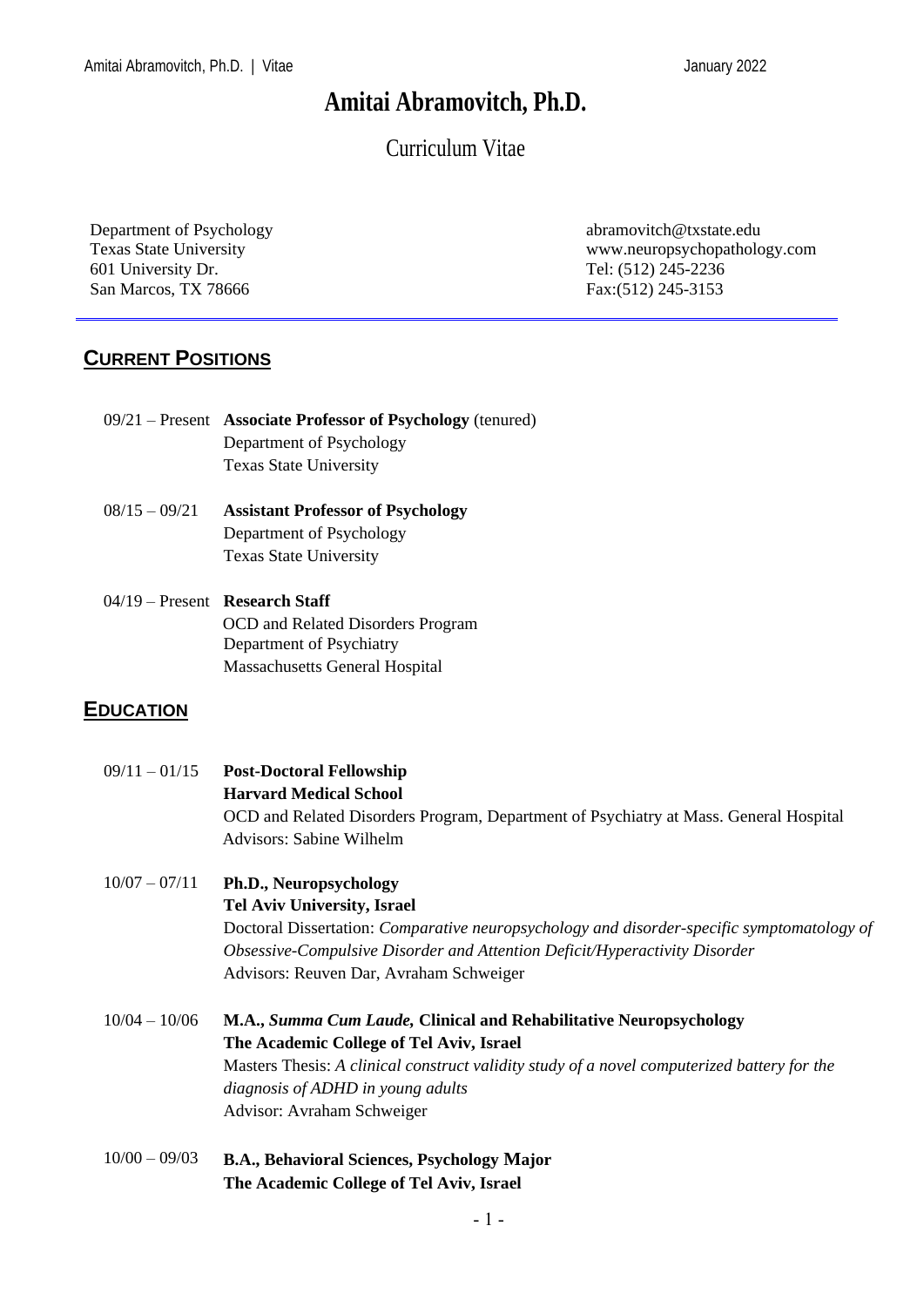# **HONORS & AWARDS**

| 2021 | Presidential Distinction Award for<br><b>Excellence in Scholarly Activities</b>                                     | <b>Texas State University</b>                                       |
|------|---------------------------------------------------------------------------------------------------------------------|---------------------------------------------------------------------|
| 2021 | Liberal Arts Golden Apple Award                                                                                     | College of Liberal Arts<br><b>Texas State University</b>            |
| 2018 | <b>Outstanding Contribution in Reviewing</b><br>Top 10th Percentile                                                 | <b>Comprehensive Psychiatry</b>                                     |
| 2017 | Star Reviewer – Excellence in peer<br>reviewing - top 20 in 2016                                                    | Journal of Child Psychology & Psychiatry                            |
| 2017 | College of Liberal Arts Achievement<br>Award for Excellence in Scholarly/<br><b>Creative Activity</b>               | College of Liberal Arts, Texas State University                     |
| 2017 | Alpha Chi Favorite Professor                                                                                        | Alpha Chi National Honor Society- Texas State<br>University chapter |
| 2017 | 2016 APS Rising Star – Awarded to<br>early career psychological scientists for<br>advancing the field of psychology | <b>Association for Psychological Sciences</b>                       |
| 2016 | Outstanding Reviewer-<br>Top 10 <sup>th</sup> Percentile                                                            | <b>Psychiatry Research</b>                                          |
| 2014 | Top Reviewer $2013$ – Recognition of<br><b>Excellence in Peer Reviewing</b>                                         | Journal of Obsessive-Compulsive and Related<br>Disorders            |
| 2011 | Rothschild Post-Doctoral Fellowship<br>$(\$57,000)$                                                                 | The Rothschild Family Foundation, Yad-Hanadiv,<br>Israel            |
| 2010 | Doctoral Student Excellence Award<br>$(\$9,000)$                                                                    | Department of Psychology, Tel Aviv University                       |
| 2010 | Doctoral Student Travel Fellowship<br>$(\$500)$                                                                     | The Israeli National Psychobiology Institute                        |
| 2009 | Award for Outstanding Achievements<br>in Doctoral Studies (\$2,000)                                                 | The David and Paulina Trotsky Foundation<br>Tel Aviv University     |
| 2009 | <b>Award for Outstanding Achievements</b><br>in Doctoral Studies (\$1,500)                                          | The Perry Family Foundation, Tel Aviv<br>University, Israel         |
| 2007 | Summa Cum Laude in Psychology                                                                                       | The Academic College of Tel Aviv, Israel                            |
| 2006 | President's Award for Outstanding<br>Academic Achievements (\$1,000)                                                | The Academic College of Tel Aviv, Israel                            |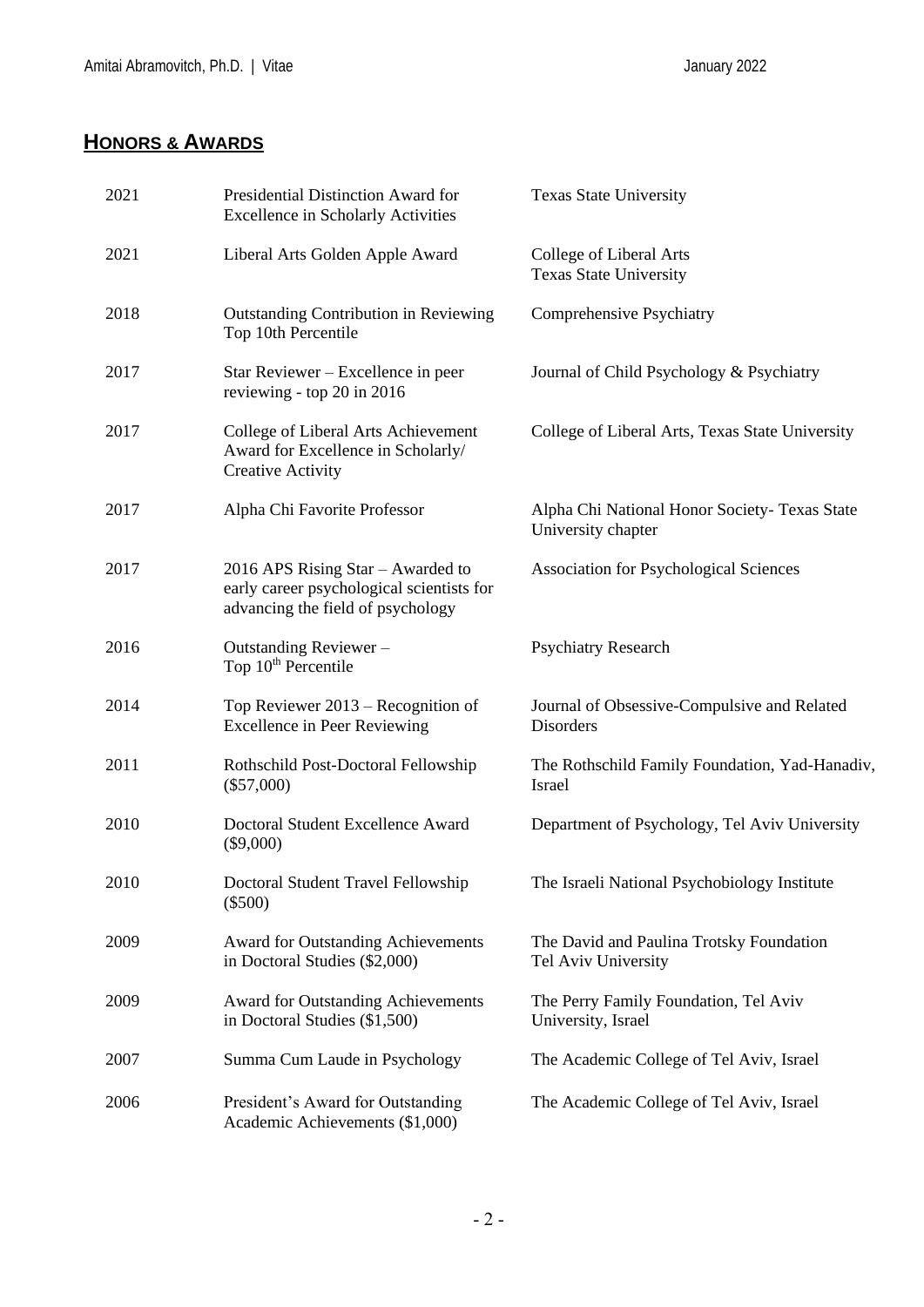| Amitai Abramovitch, Ph.D.   Vitae |                                                                 | January 2022                             |
|-----------------------------------|-----------------------------------------------------------------|------------------------------------------|
| 2005                              | Dean's Award for Outstanding<br>Academic Achievements (\$1,000) | The Academic College of Tel Aviv, Israel |
| 2004                              | Dean's Award for Outstanding<br>Academic Achievements (\$1,000) | The Academic College of Tel Aviv, Israel |
| 2004                              | Special Internal Travel Award                                   | The Academic College of Tel Aviv, Israel |

#### **PROFESSIONAL EXPERIENCE**

|                 | 2019 – Present Co-founder and Moderator                              | The International OCD Research Listserv                                                                                  |
|-----------------|----------------------------------------------------------------------|--------------------------------------------------------------------------------------------------------------------------|
|                 | 06/18 – Present Licensed Clinical Psychologist/<br>Neuropsychologist | Texas Board of Examiners of Psychologists<br>License $\#$ 37858                                                          |
| $03/09 - 02/10$ | <b>Private Practice</b>                                              | Israel Department of Health License: 'Expert in<br>Rehabilitation and Clinical Neuropsychology'                          |
| $02/09 - 02/10$ | Co-founder and Director of<br><b>Psychological Services</b>          | Adult ADHD Clinic at Sheba Medical Center,<br><b>Israel</b>                                                              |
| $09/08 - 02/10$ | Clinical Neuropsychology Fellowship                                  | Department of Psychiatry,<br>Neuropsychogeriatric/Memory Clinic at Sheba<br>Medical Center, Israel                       |
| $09/06 - 08/08$ | Clinical Neuropsychology Internship                                  | The National Institute for the Rehabilitation<br>of the Brain Injured, Israel                                            |
| $11/05 - 12/06$ | Clinical Neuropsychology Practicum                                   | The National Institute for the Rehabilitation<br>of the Brain Injured, Israel                                            |
| $11/05 - 03/06$ | <b>Research Assistant</b>                                            | Department of Neurobiology, Weizmann<br>Institute; Department of Psychology,<br>The Academic College of Tel Aviv, Israel |
| $10/04 - 07/07$ | <b>Statistical Consultant</b>                                        | Self Employed                                                                                                            |

## **PUBLICATIONS**

#### **Peer Reviewed Publications:**

\* denotes undergraduate student/mentee/RA; \*\* denotes graduate students.

- 1. **Abramovitch, A.,** Abramowitz, J.S., McKay, D., Cham, H., Anderson. K.S.\*\*, Farrell, L., Geller, D.A., Hanna, G.L., Mathieu, S., McGuire, J.F., Rosenberg, D.R., Stewart, S.E., Storch, E.A., Wilhelm, S. (2022) The OCI-CV-R: A Revision of the Obsessive-Compulsive Inventory - Child Version. J*ournal of Anxiety Disorders, 86*: 102532.
- 2. Kashyap, H.<sup>1</sup>, **Abramovitch, A<sup>1</sup>**. (2021) Neuropsychological research in obsessive-compulsive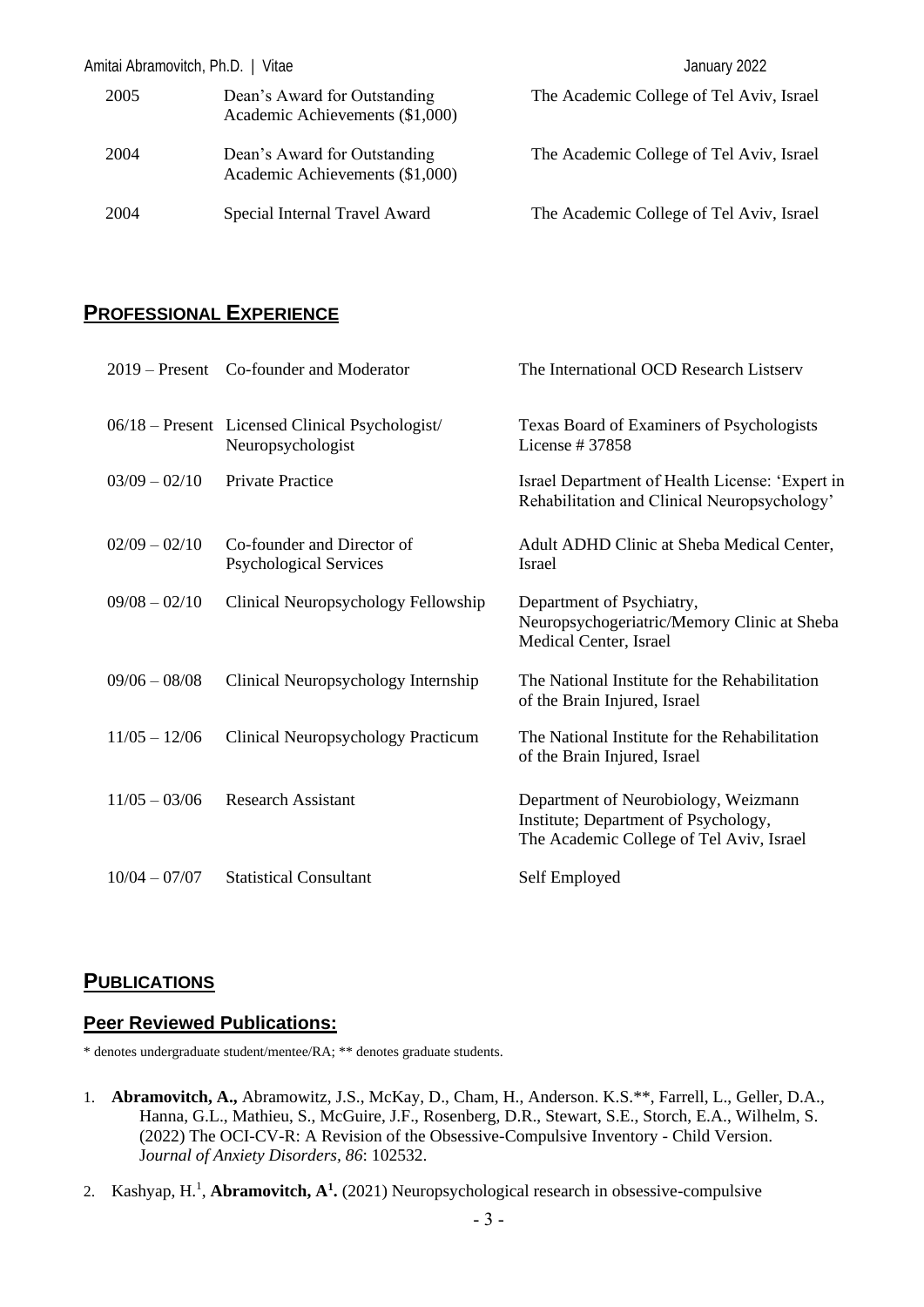disorder: Current status and future directions. *Frontiers in Psychiatry, 12*:721601. <sup>1</sup>*Equal contribution*

- 3. Soref, A., Liberman, N., **Abramovitch, A.,** Poznanski, Y., & Dar, R. (2021) Intact Capacity for implicit Learning in Obsessive-Compulsive Disorder. Invited resubmission. *Journal of Behavior Therapy and Experimental Psychiatry, 73*: 101667*.*
- 4. **Abramovitch, A.,** Short, T.\*\*, Schweiger, A. (2021) The C Factor: Cognitive Dysfunction as a Transdiagnostic Dimension in Psychopathology. *Clinical Psychology Review, 86*: 102007.
- 5. **Abramnovitch, A.,** Abramowitz, J., McKay, D. (2021) The OCI-12: A syndromally valid modification of the obsessive-compulsive inventory-revised. *Psychiatry Research, 298*: 113808.
- 6. **Abramovitch, A.**, De Nadai, A., Geller, D.A. (2021) Neurocognitive endophenotypes in pediatric obsessive-compulsive disorder probands, their unaffected parents, and siblings. *Progress in Neuropsychopharmacology and Biological Psychiatry, 110*: 110283.
- 7. **Abramovitch, A.**, Abramowitz, J., McKay, D. (2021) The OCI-4: An Ultra-Brief Screening Scale for Obsessive-Compulsive Disorder (OCD). *Journal of Anxiety Disorders, 78*: 102354.
- 8. Fullana, M. A.<sup>1</sup>, **Abramovitch, A.**<sup>1</sup>, Via, E., López-Sola, C., Goldberg X., Reina, N., Fortea L., Solanes, A., Buckley M. J.\*, Ramella-Cravaro, V., Carvalho, A. F., Tortella-Feliu, M., Vieta, E., Soriano-Mas, C., Lázaro, L., Stein, D., J., Fernández de la Cruz, L., Mataix-Cols, D., Radua, J. (2020) Diagnostic biomarkers for obsessive-compulsive disorder: A reasonable quest or ignis fatuus? Neuroscience and Biobehavioral Reviews 118, 504-513. <sup>1</sup> (Equal Contribution).
- 9. **Abramnovitch, A.,** Abramowitz, J., Reimann, B, McKay, D. (2020) Severity benchmarks and contemporary clinical norms for the Obsessive-Compulsive Inventory-Revised (OCI-R). *Jouranl of Obsessive-Compulsive and Related Disroders 27*, 100557.
- 10. Robinson, A\*\*, **Abramovitch A.** (2020) A Neuropsychological Investigation of Perfectionism. *Behavior Therapy 51*(3), 488-502*.*
- 11. Leonard, K.\*, **Abramovitch, A.** (2019) Cognitive functions in young adults with generalized anxiety disorder. *European Psychiatry 56*, 1-7.
- 12. **Abramovitch A.,** Anholt, G., Cooperman, A., van Balkom, A.J.L.M., Giltay E., Penninx, B., van Oppen, P. (2019) Body Mass Index in Obsessive-Compulsive Disorder. *Journal of Affective Disorders 245*, 145-151*.*
- 13. **Abramovitch A.,** Brunner, D.\*, McCormack, B.\*, Johnson, M.\*\*, Wofford, N.\* (2019) The impact of symptom-severity on cognitive function in obsessive-compulsive disorder: A meta-analysis. *Clinical Psychology Review 67,* 36-44.
- 14. Soref, A., Liberman, N., **Abramovitch, A.,** & Dar, R. (2018) Explicit Instructions Facilitates Performance of OCD Participants but Impairs Performance of non-OCD Participants on the Serial Reaction Time Task. *Journal of Anxiety Disorders 55*, 56-62.
- 15. Hamo, N.\*\*, **Abramovitch, A.,** Zohar, A. (2018) A computerized neuropsychological investigation of cognitive function in a subclinical obsessive-compulsive sample. *Journal of Behavior Therapy and Experimental Psychiatry 59*, 142-149.
- 16. **Abramovitch, A.,** Anholt, G., Raveh-Gottfried\*, S., Hamo, N\*., Abramowitz, J.A. (2018) Meta-Analysis of Intelligence Quotient (IQ) in Obsessive-Compulsive Disorder. *Neuropsychology Review 28*(1)*,* 111-120.
- 17. Geller, D.A., **Abramovitch, A.,** Mittelman, A., Stark, A.\*\*, Ramsey, K.\*\*, Cooperman, A.\*\*, Baer, L., Stewart, S.E. (2018) Neurocognitive function in pediatric obsessive-compulsive disorder. *World Journal of Biological Psychiatry 19*(2) 142-151.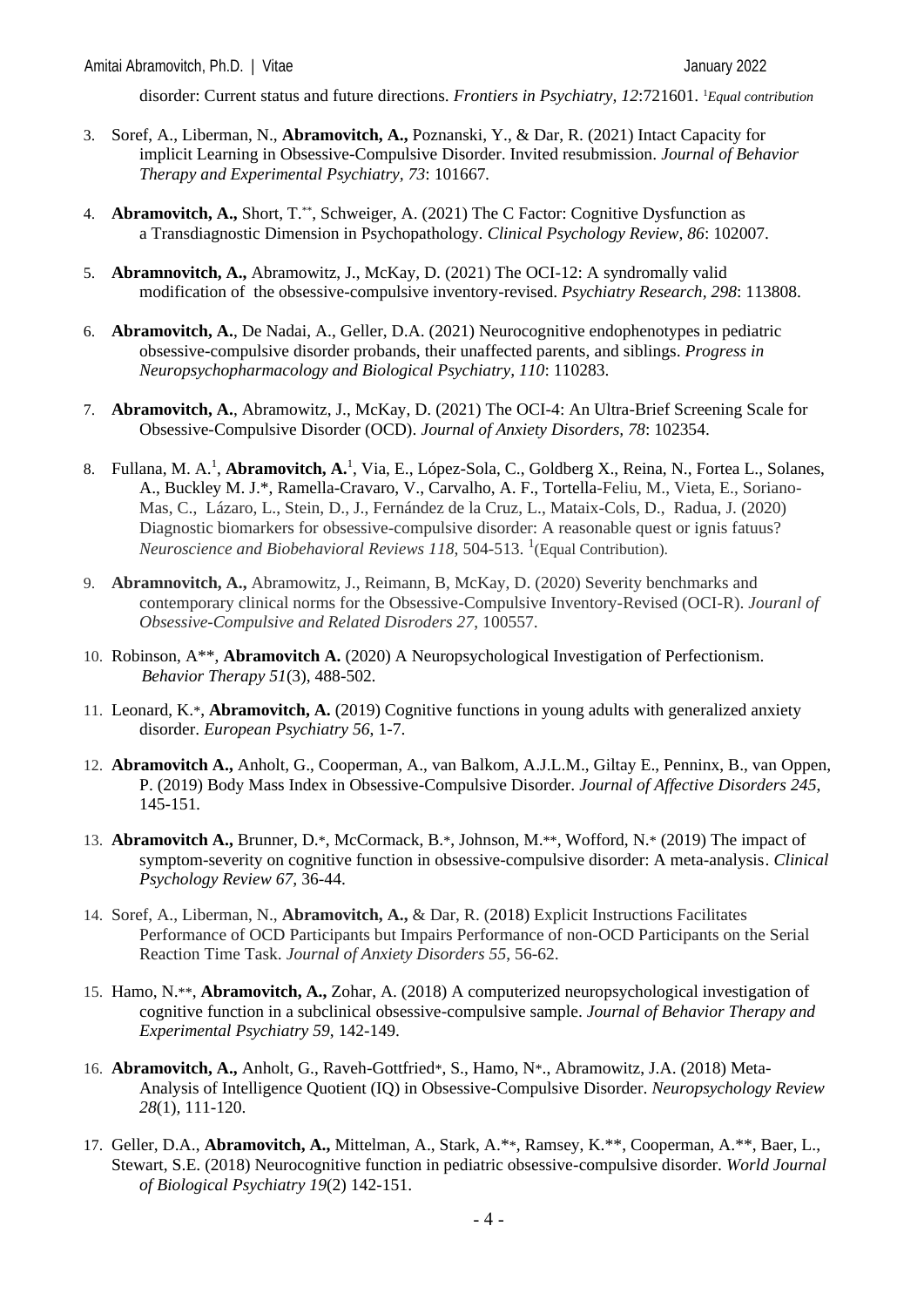- 18. Brunner, D\*., **Abramovitch, A.,** Etherton, J. (2017) A yoga program for cognitive enhancement. PLoS ONE *12*(8), e0182366.
- 19. Siev, J<sup>1</sup>., **Abramovitch, A<sup>1</sup>**. Ogen, G.\*, Burstein\*, A., Asala, H., Huppert, J.D. (2017) Religion, Moral Thought-Action Fusion, and Obsessive-Compulsive Features in Israeli Muslims and Jews. *Mental Health, Religion & Culture 20*(7), 696-707*.* <sup>1</sup>Denotes equal contribution
- 20. McKay, D., **Abramovitch, A.**, Abramowitz, J.A., Deacon, B. (2017) Association and Causation in Brain Imaging: The Case of OCD. *American Journal of Psychiatry* 1*74*(6), 597-597.
- 21. **Abramovitch, A.**, Hallion, L.S., Reese, H., Woods, D.W., Peterson, A., Walkup, J.T., Piacentini, J., Scahill, L., Deckersbach, T., Wilhelm, S. (2017) Neurocognitive predictors of treatment response to randomized treatment in adults with tic disorders. *Progress in Neuro-psychopharmacology and Biological Psychiatry 74*, 9-14*.*
- 22. Kalanthroff, E., **Abramovitch, A.,** Steinman, S., Abramowitz, J.S., Simpson, H.B. (2016) The chicken or the egg: What drives OCD? *Journal of Obsessive-Compulsive and Related Disorders 11*, 9-12.
- 23. **Abramovitch, A.** Misdiagnosis of ADHD in Individuals Diagnosed with Obsessive-Compulsive Disorder: Guidelines for Practitioners. (2016) *Current Treatment Options in Psychiatry 3*(3), 225-234. *(Invited Review).*
- 24. Braga, T.D., **Abramovitch, A.**, Fontenelle, L.F., Ferrão, Y.A., Gomes, J.B., Vivan, A.S., Ecker, K.K., Bortoncello, C.F., Mittelman, A., Miguel, E.C., Trentini, C.M., Cordioli, A.V., (2016) Neuropsychological predictors of treatment response to cognitive behavioral group therapy in obsessive-compulsive disorder. *Depression and Anxiety*, *33,* 848-861.
- 25. **Abramovitch, A.,** McKay, D. (2016) Behavioral Impulsivity in Obsessive-Compulsive Disorder**.** *Journal*  *of Behavioral Addictions 5*(3), 395-397.
- 26. Rasmussen, J., Siev, J., **Abramovitch, A.,** Wilhelm, S. (2016) Scrupulosity and contamination OCD are not associated with deficits in response inhibition. *Journal of Behavior Therapy and Experimental Psychiatry 50,* 120-126.
- 27. **Abramovitch, A**., Schweiger, A. (2015) Misuse of neuropsychology in psychiatry research: The intoxicating appeal of neo-reductionism. *The Behavior Therapist 38*(7), 187-191. *Invited paper.*
- 28. **Abramovitch, A.,** Reese, H., Woods, D.W., Peterson, A., Deckersbach, T., Piacentini, J., Scahill, L., Wilhelm, S. (2015) Psychometric Properties of a Self-Report Instrument for the Assessment of Tic Severity in Adults with Tic Disorders. *Behavior Therapy 46*(6), 786-796.
- 29. **Abramovitch, A.,** Schweiger, A., Mittelman, A., Tankersley, A.P., Abramowitz, J.S. (2015) Neuropsychological investigations in obsessive-compulsive disorder: A systematic review of methodological challenges. *Psychiatry Research 228,* 112-120.
- 30. **Abramovitch, A.**, Abramowitz, J., Mittelman, A., Stark, A., Ramsey, K., Geller, D.A. (2015) Neuropsychological test performance in pediatric obsessive-compulsive disorder: A meta-analysis. *Journal of Child Psychology and Psychiatry 56*(8), 837-847.
- 31. **Abramovitch, A**., Cooperman, A. (2015) The Cognitive Neuropsychology of Obsessive-Compulsive Disorder: A Critical Review. *Journal of Obsessive-Compulsive and Related Disorders 5,* 24-36. (*Invited Review*).
- 32. Thompson-Hollands, J., **Abramovitch, A.,** Tompson, M.C., Barlow, D.H. (2015) A randomized clinical trial of a brief family intervention to reduce accommodation in obsessive-compulsive disorder*. Behavior Therapy 46*(2), 218-229.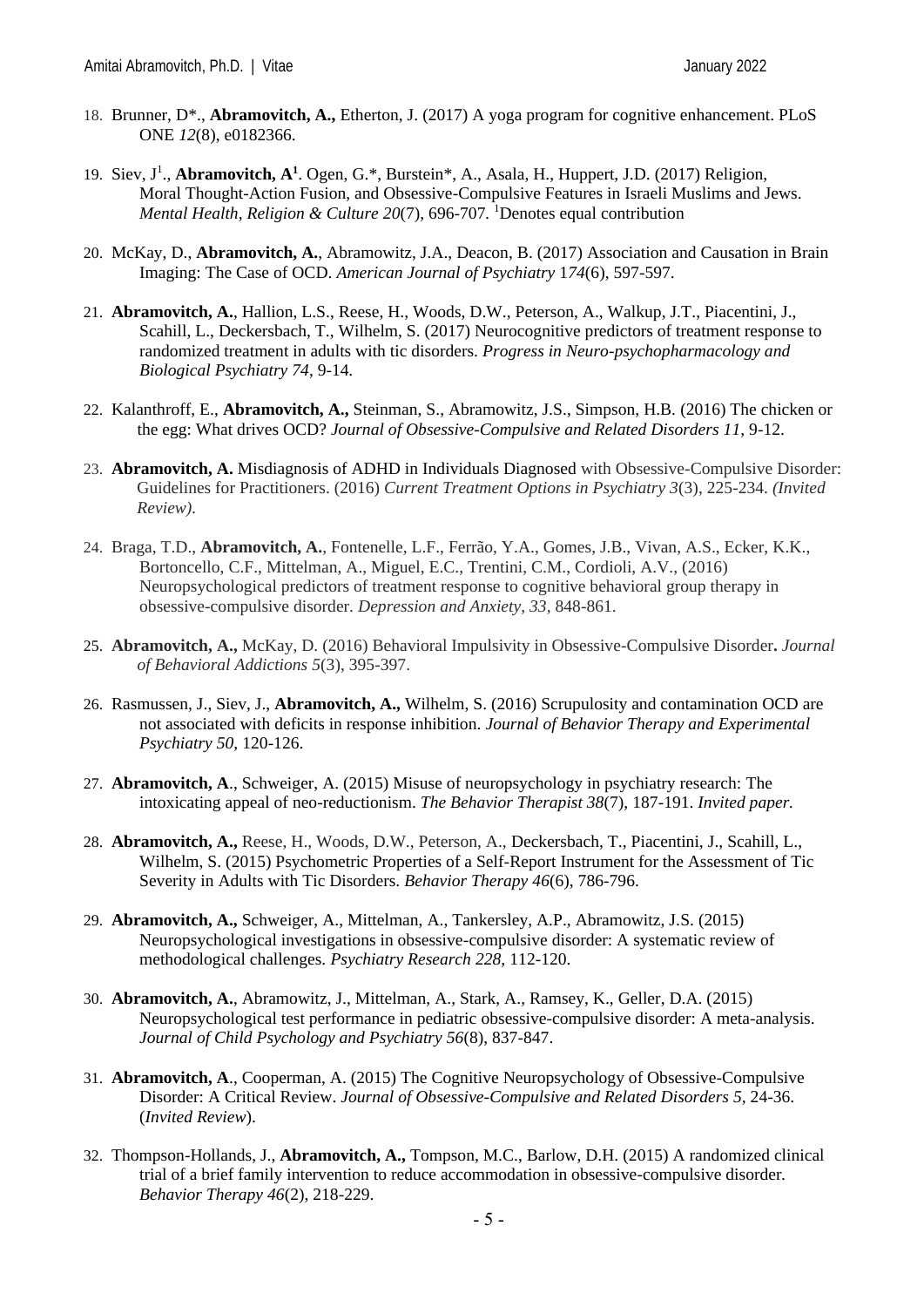- 33. Goldzweig, G., **Abramovitch, A.,** Brenner, B., Perry, S., Peretz, T., Baider, L. (2015) Expectations and level of satisfaction of patients and their physicians: Concordance and discrepancies. *Psychosomatics 56*(5), 521-529.
- 34. **Abramovitch, A.,** Shaham, N.\*, Levin, L.\*, Bar-Hen, M., Schweiger, A. (2015). Response inhibition in a subclinical obsessive-compulsive sample. *Journal of Behavior Therapy and Experimental Psychiatry 46*, 66-71*.*
- 35. **Abramovitch, A.**, Dar, R., Mittelman, A., Wilhelm, S. (2015). Comorbidity between attention deficit/hyperactivity disorder and obsessive-compulsive disorder across the life span: A systematic and critical review. *Harvard Review of Psychiatry 23*(4), 1-18.
- 36. **Abramovitch, A.**, Pizzagalli, D.A., Geller, D.A., Reuman, L., Wilhelm, S. (2015). Cigarette smoking in obsessive-compulsive disorder and unaffected parents of OCD patients. *European Psychiatry 30*(1), 137-144.
- 37. Pauls, D.L., **Abramovitch, A.**, Rauch, S.L., Geller, D.A. (2014). Obsessive-compulsive disorder: An integrative genetic and neurobiological perspective. *Nature Reviews Neuroscience 15*, 410-424.
- 38. **Abramovitch, A.**, Abramowitz, J. (2014). Improbability of response inhibition as a causal etiological factor of obsessive-compulsive disorder. *Psychiatry Research 217*(3), 253-254.
- 39. **Abramovitch, A**., Pizzagalli, D.A., Reuman, L., Wilhelm, S. (2014). Anhedonia in obsessive-compulsive disorder: Beyond comorbid depression. *Psychiatry Research 216*(2), 223-229.
- 40. **Abramovitch, A.**, Abramowitz, J., Mittelman, A. (2013). The Neuropsychology of adult obsessivecompulsive disorder: A meta-analysis. *Clinical Psychology Review 33*(8), 1163-1171.
- 41. **Abramovitch, A.**, Doron, G., Sar-El, D., Altenburger, E. (2013). Subtle threats to moral self-perceptions trigger obsessive-compulsive related cognitions. *Cognitive Therapy and Research* 37(6), 1132-1139.
- 42. **Abramovitch, A.**, Goldzweig, G., Schweiger, A. (2013). Correlates of physical activity with intrusive thoughts, worry and impulsivity in adults with attention deficit\hyperactivity disorder: A crosssectional pilot study. *Israel Journal of Psychiatry and Related Sciences 50*(1), 47-54.
- 43. **Abramovitch, A.**, Dar, R., Mittelman, A., Schweiger, A. (2013). Don't judge a book by its cover: ADHD-like symptoms in obsessive compulsive disorder. *Journal of Obsessive Compulsive and Related Disorders 2*(1), 53-61.
- 44. **Abramovitch, A.**, Mittelman, A., Henin, A., Geller, D.A. (2012). Neuroimaging and neuropsychological findings in pediatric OCD: A review and developmental considerations. *Neuropsychiatry 2*(4), 1-17.
- 45. **Abramovitch, A.**, Dar, R., Hermesh, H., Schweiger, A. (2012). Comparative neuropsychology of adult obsessive-compulsive disorder and attention deficit/hyperactivity disorder: Implications for a novel executive overload model of OCD*. Journal of Neuropsychology 6*(2), 161-191.
- 46. **Abramovitch, A.**, Dar, R., Schweiger, A., Hermesh, H. (2011). Neuropsychological impairments and their association with obsessive-compulsive symptoms in obsessive-compulsive disorder. *Archives of Clinical Neuropsychology*, 26(4), 364-376.
- 47. **Abramovitch, A.**, Schweiger, A. (2009). Unwanted intrusive and worrisome thoughts in adults with attention deficit\hyperactivity disorder. *Psychiatry Research 168*(3), 230-233.
- 48. Schweiger, A., **Abramovitch, A.**, Doniger, G.E., Simon E.S. (2007). A clinical construct validity study of a novel computerized battery for the diagnosis of ADHD in young adults. *Journal of clinical and Experimental Neuropsychology 29*(1), 100-111.

<sup>\*</sup> denotes undergraduate student/mentee/RA; \*\* denotes graduate student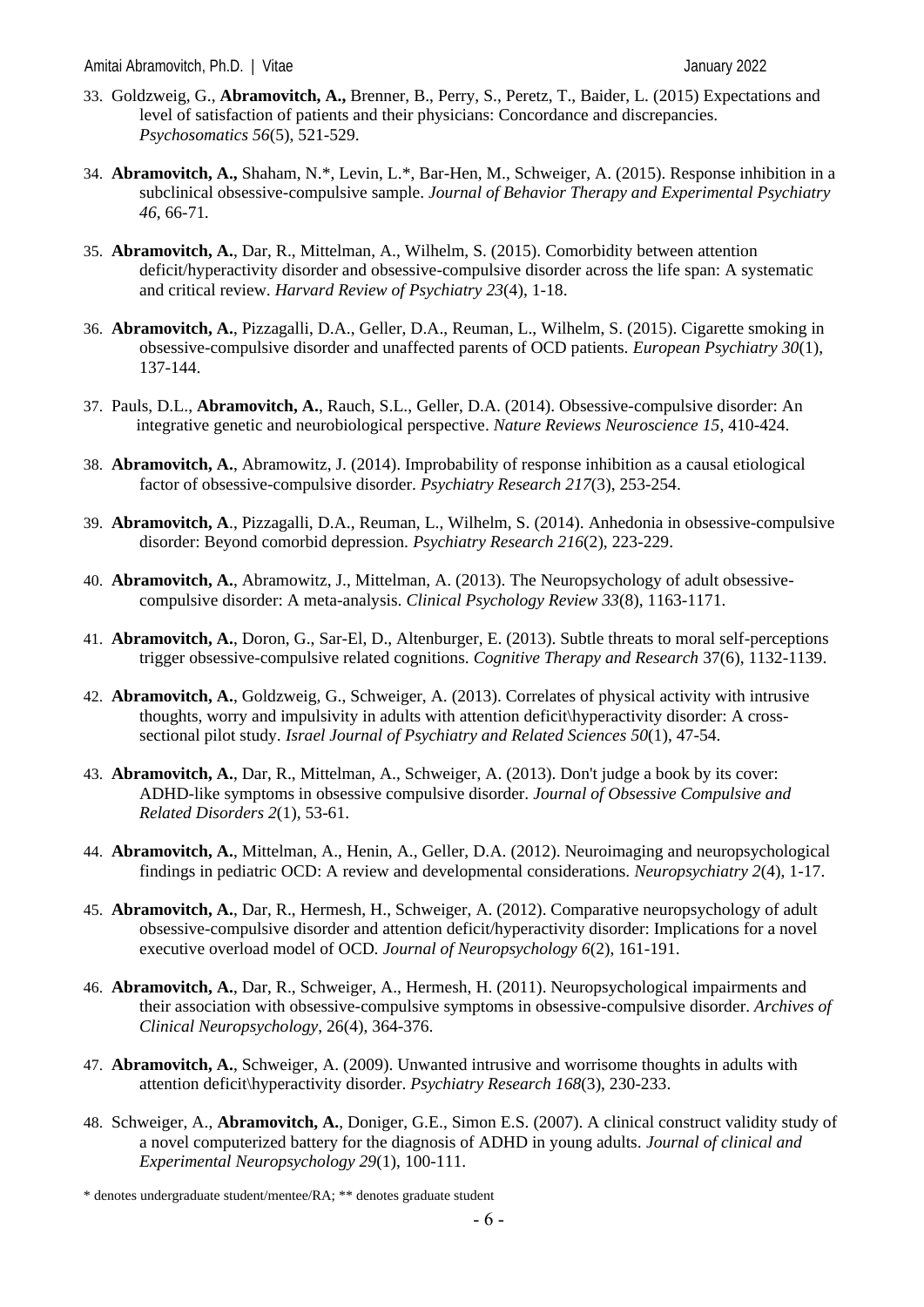#### **Book Chapters**

- **Abramovitch, A.** (2017) Neuropsychological function in Obsessive-Compulsive Disorder. In M. Pittenger, (Ed.). *Obsessive-Compulsive Disorder: Phenomenology, Pathophysiology, and Treatment.* (pp. 149-160). New York City, Oxford University Press.
- **Abramovitch, A.,** Berman, A., Calkins, A., Wilhelm, S. (2014). Obsessive Compulsive and Related Disorders. In P. Blaney & R.F. Krueger & T. Millon (Eds.). *Oxford Textbook of Psychopathology 3rd Ed* (pp. 163-190). New York City, Oxford University Press.
- **Abramovitch, A.,** Elliott, C.M., Steketee, G., Wilson, A., Wilhelm, S. (2014). Obsessive-Compulsive Disorder: Assessment and Treatment. In P. Emmelkamp & T. Ehring (Eds.). *The Wiley Handbook of Anxiety Disorders* (pp. 1111-1144). Chichester, UK: John Wiley and Sons.

#### **Manuscripts in Preparation**

**Abramovitch, A., Timpano, K.,** Buckely, M\*, Robinson, A\*\*, de Putter, L. DSM-5 Obsessive-Compulsive Disorder in College Students. *Manuscript in preparation*.

#### **Peer Reviewed Presentations at International and National Scientific Meetings:**

\* denotes undergraduate student/mentee/RA; \*\* denotes graduate student

- **Abramovitch, A.** (2021) The C Factor: The Transdiagnostic Nature of Cognitive Dysfunction in Psychopathology. In A. Romer (Chair). *Transdiagnostic Approaches to the Identification of Shared Neural and Cognitive Risk Markers of Psychopathology*. Symposium talk presented at the Annual Meeting of the Society for Research in Psychopathology.
- Wilkerson, S., Weed, M., **Abramovitch, A.,** Abramowitz, J., Remann, B., McKay, D (2021) Severity benchmarks and contemporary clinical norms for the Obsessive-Compulsive Inventory-Revised (OCI-R). Poster presented at the 55<sup>th</sup> annual convention of the Association for Behavioral and Cognitive Therapies, New Orleans, LA.
- Herrera, T<sup>\*\*</sup>., **Abramovitch, A.,** Abramowitz, J., McKay, D. The OCI-12: A syndromally valid modification of the obsessive-compulsive inventory-revised. Poster presented at the 55<sup>th</sup> annual convention of the Association for Behavioral and Cognitive Therapies, New Orleans, LA.
- Uwadiale, A<sup>\*\*</sup>., **Abramovitch, A**., Abramowitz, J., Duncan<sup>\*</sup>, B., McKay, D. The OCI-4: An ultra-brief screening scale for obsessive-compulsive disorder. Poster presented at the 55<sup>th</sup> annual convention of the Association for Behavioral and Cognitive Therapies, New Orleans, LA.
- **Abramovitch, A.** (2021) Different psychopathological mechanisms moderate aversive emotional experience vs impulsive response in misophonia. In D. McKay (Chair) *Features of Misophonia (Selective Sound Sensitivity): Psychopathology Bases and Treatment Developments.* Symposium talk presented at the 55<sup>th</sup> annual convention of the Association for Behavioral and Cognitive Therapies, New Orleans, LA.
- **Abramovitch, A.**, De Nadai, A.S., Geller, D.A., (2021) Neurocognitive endophenotypes in pediatric OCD probands, their unaffected parents and siblings. In R. McNally (Chair) *Innovations in the Study and Treatment of Obsessive-Compulsive Disorder.* Symposium talk presented at the 55<sup>th</sup> annual convention of the Association for Behavioral and Cognitive Therapies, New Orleans, LA.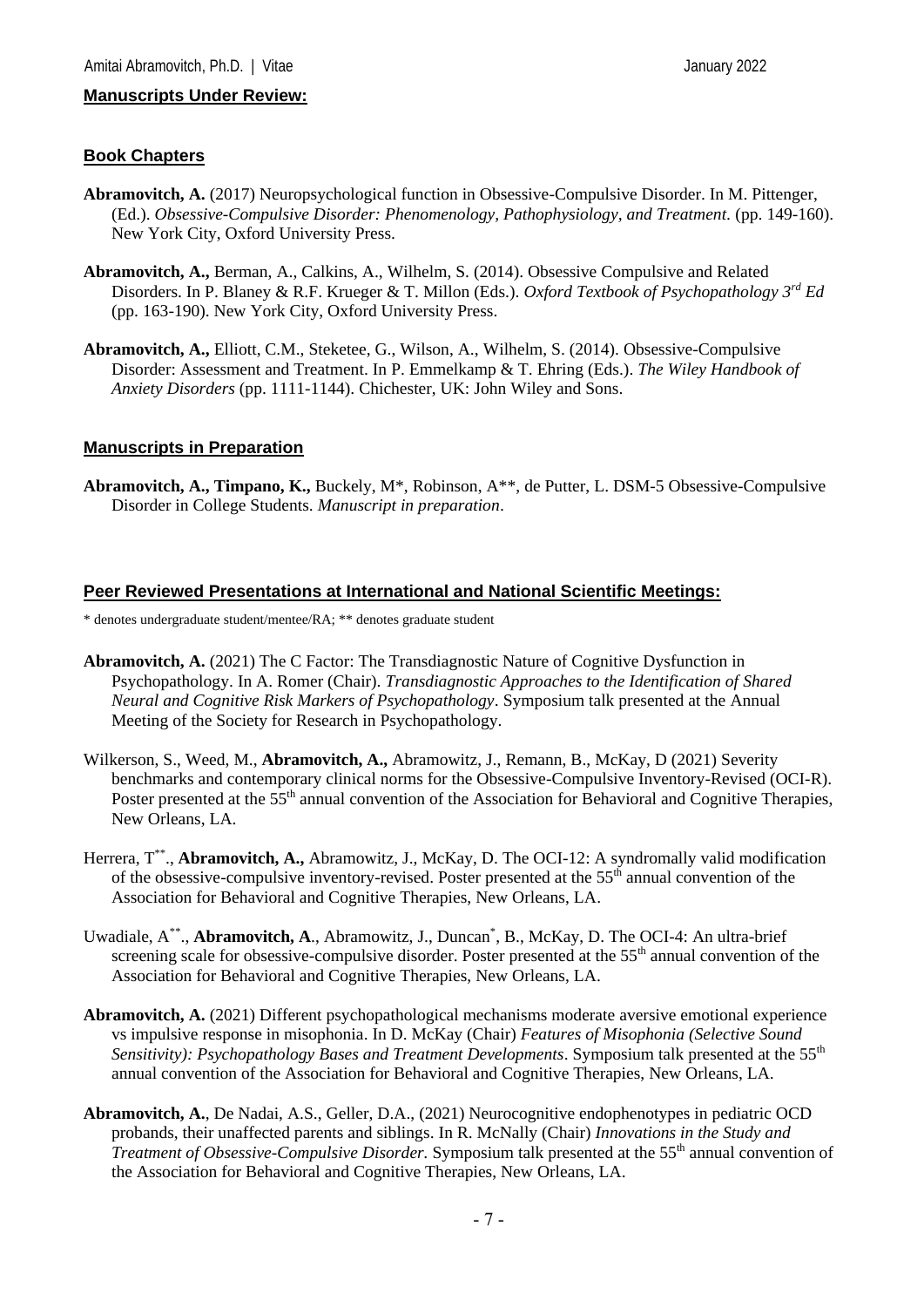- **Abramovitch, A.,** Buckley, M., Robinson, A., Timpano, K., de Putter, L., (2021) OCD is OCD: Examining the Clinical Profile of OCD in College Students. In **A. Abramovitch** & K. Timpano (Co-Chairs) *Psychopathology in College Students: Implications for Research, Theory, and Public Health Policies*. Symposium talk presented at the 55<sup>th</sup> annual convention of the Association for Behavioral and Cognitive Therapies, New Orleans, LA.
- Buckley, M.\*, Robinson, A.\*\*, **Abramovitch, A.** (2020) Clinical Profile of Obsessive-Compulsive Disorder in College Students. Poster presented at the Texas State University Honors Research Forum, San Marcos, TX.
- Buckley, M.\*, Robinson, A.\*\*, **Abramovitch, A.** (2020) Clinical Profile of Obsessive-Compulsive Disorder in College Students. Poster presented at the 54<sup>th</sup> annual convention of the Association for Behavioral and Cognitive Therapies, Philadelphia, PA.
- **Abramovitch, A.,** McKay, D. (2020) On Seeking Pleasure A Multidimensional Overview of Anhedonia in OCD. Position Paper Talk to be presented at the  $7<sup>th</sup>$  Biannual Meeting of the European Association of Behavioral and Cognitive Therapies Special Interest Group on Obsessive-Compulsive Disorder, Assisi, Italy (Conference Canceled).
- **Abramovitch, A.,** Timpano, K., Buckley, M.J.\*, Robinson, A.\*\*, de Putter, L. (2020) OCD is OCD A Multi-Site Examination of OCD in College Students. Talk to be presented at the 7th Biannual Meeting of the European Association of Behavioral and Cognitive Therapies Special Interest Group on Obsessive-Compulsive Disorder, Assisi, Italy (Conference Canceled).
- Robinson, A., Calamia, M., & **Abramovitch, A.** Perfectionism, State Anxiety and Cognitive Function. Poster presented at the Annual Meeting of the International Neuropsychological Society*,* Denver, CO, February 2020
- **Abramovitch, A.**, (2019) Clinical correlates of Misophonia: An Empirical Investigation of Dimensional Versus Categorical Definitions. In D. McKay (Chair) *Misophonia (Selective Sound Sensitivity): Clinical Characteristics and Cognitive-Behavioral Conceptualization*. Symposium talk presented at the 53<sup>rd</sup> annual convention of the Association for Behavioral and Cognitive Therapies, Atlanta, GA.
- **Abramovitch, A**., Leonard, K.\* (2019) A Comprehensive Neurocognitive Study of Generalized Anxiety Disorder in Young Adults. In M. Newman & H. Zainal (Co-Chairs) Cognitive and Electrophysiological Advances in Anxiety and Related Disorders. Symposium talk presented at the 53rd annual convention of the Association for Behavioral and Cognitive Therapies, Atlanta, GA.
- Robinson, A.\*\*, **Abramovitch, A.,** (2019) The Cognitive Price of Perfectionism: Insight from a Comprehensive Neuropsychological Study. In M. Newman & H. Zainal (Co-Chairs) *Cognitive and Electrophysiological Advances in Anxiety and Related Disorders.* Symposium talk presented at the 53rd annual convention of the Association for Behavioral and Cognitive Therapies, Atlanta, GA.
- **Abramovitch, A.,** McCormack, B.\*, Brunner, D.\*, Wofford N.\* (2019) Cognitive Functions and OCD Severity: A Tale of Barking Up the Wrong Tree? In **A. Abramovitch** (Chair) *The Neuroscience of Hoarding and OCD: Predictors of Treatment-Response, Decision Making, and the State vs Trait Debate.* Symposium talk presented at the 53<sup>rd</sup> annual convention of the Association for Behavioral and Cognitive Therapies, Atlanta, GA.
- Buckley, M.\*, Robinson, A.\*\*, **Abramovitch, A.** (2019) DSM-5 Obsessive-Compulsive Disorder in College Students. Poster presented at the 26<sup>th</sup> Annual Conference of the International OCD Foundation, Austin, TX.
- **Abramovitch,** A. Anhedonia in OCD (2019) In **A. Abramovitch** (Chair) *Seeking and experiencing pleasure: Multidisciplinary research and clinical perspectives.* Talk presented at the  $26<sup>th</sup>$  annual meeting of the International OCD Foundation OCD, Austin, TX.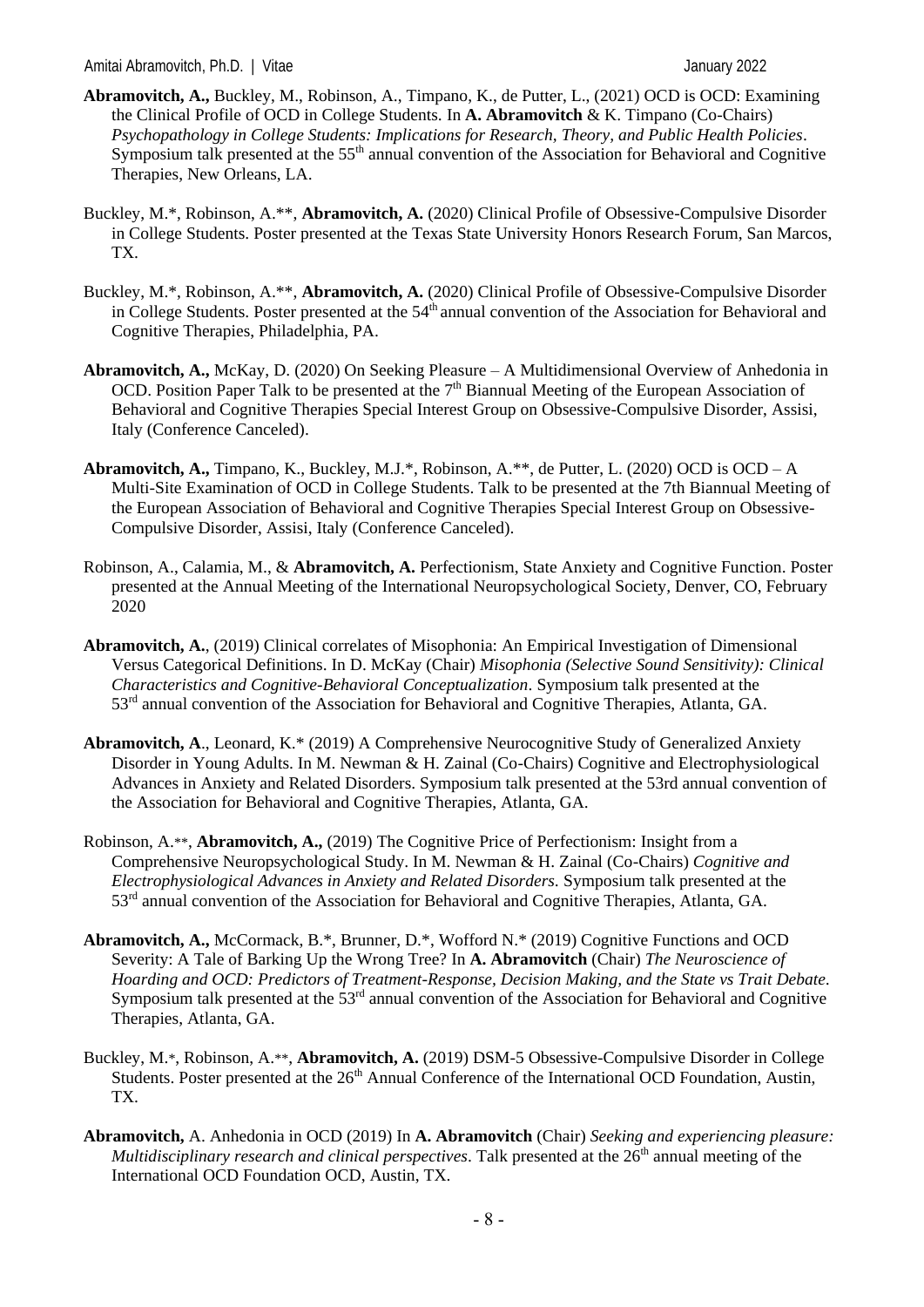- **Abramovitch, A.** (2019) Neurocognitive Functions in OCD: The End of the State vs Trait Debate? Talk presented at the 26<sup>th</sup> Annual Meeting of the International OCD Foundation, OCD Research Symposium, Austin, TX.
- Robinson, A. \*\*, **Abramovitch, A.** (2019). Perfectionism and Cognitive Function in College Students. Poster presented at the 31<sup>st</sup> Annual Convention of the Association for Psychological Science, Washington D.C.
- Robinson, A.\*\*, **Abramovitch, A.** (2018) Perfectionism: Is there a cognitive cost? Talk presented at the 10<sup>th</sup> Annual International Research Conference for Graduate Students, San Marcos, TX.
- **Abramovitch, A.** De Nadai, A., Geller, D.A (2018) Neurocognitive function in pediatric OCD: A large family study in children, unaffected siblings, and parents. In **A. Abramovitch**, and A. De Nadai, (Co-Chairs) *Data-Informed Approaches to Pediatric OCD: New Directions for Research and Clinical*  Practice. Symposium talk presented at the 52<sup>st</sup> annual convention of the Association for Behavioral and Cognitive Therapies, Washington DC.
- **Abramovitch, A.,** Wofford, N.\*, Anholt, G., Cooperman, A., van Balkom, A., Giltay E., Penninx, B., van Oppen, P. (2018) Obsessive-Compulsive Disorder as a protective factor against overweight and Obesity. Poster presented at the 52<sup>st</sup> annual convention of the Association for Behavioral and Cognitive Therapies, Washington, DC.
- Hayatbini, N.\*\*, **Abramovitch, A.** (2018) *Association between Body Image Disturbance and Willingness to Undergo Elective Cosmetic Surgery: The Mediation Role of Cognitive Fusion.* Poster presented at the 30<sup>th</sup> Annual Convention of the Association for Psychological Science, San Francisco, CA.
- **Abramovitch, A.**, Anholt, G., Raveh-Gottfried, S., Hamo, N\*\*., Abramowitz, J.S (2018) Superior IQ in obsessive-compulsive disorder? A meta-analysis of a 115-year- old myth. Talk presented at The 6th Biannual Meeting of the European Association of Behavioral and Cognitive Therapies Special Interest Group on Obsessive-Compulsive Disorder, Assisi, Italy.
- **Abramovitch, A.** (2018) The neuropsychology of OCD across the life span: A critical perspective. Position Paper Talk presented at The 6<sup>th</sup> Biannual Meeting of the European Association of Behavioral and Cognitive Therapies Special Interest Group on Obsessive-Compulsive Disorder, Assisi, Italy.
- Soref, A., Liberman, N., **Abramovitch, A.,** Poznanski, Y., Dar., R. (2018) Intact Capacity for Explicit Processing in Obsessive-Compulsive Disorder (OCD). Talk presented at The 6<sup>th</sup> Annual Meeting of the European Association of Behavioral and Cognitive Therapies Special Interest Group on Obsessive-Compulsive Disorder, Assisi, Italy.
- **Abramovitch, A.,** Anholt, G., Raveh-Gottfried, S., Hamo, N\*\*., Abramowitz, J.S (2017) IQ in Obsessive-Compulsive Disorder – A meta-analysis of a 115 year old myth. In **A. Abramovitch,** and L. Hallion, (Co-Chairs) *Cognitive Control, IQ, and Inattention in Obsessive-Compulsive Disorder*. Symposium talk presented at the 51<sup>st</sup> annual convention of the Association for Behavioral and Cognitive Therapies, San Diego, CA.
- Brunner, D. L., \* Johnson, M. L. \*, **Abramovitch, A.** (2017). *Neuropsychological test-performance and symptom severity in OCD: A meta-analysis.* Poster presented at the 51<sup>st</sup> annual convention of the Association for Behavioral and Cognitive Therapies, San Diego, CA.
- Soref, A., Liberman, N., **Abramovitch, A.,** Dar., R. (2017). Explicit Instructions Facilitate Performance of OCD Participants but Impair Performance of non-OCD Participants on the Serial Reaction Time Task. In E. Oren (Chair), *Cognitive Mechanisms of Obsessive-Compulsive Disorder*. Symposium talk presented at the 3rd Rome Workshop on Experimental Psychopathology, Rome, Italy.
- **Abramovitch, A.,** Minns, S., Stark, A., Short, T. (2016) Cognitive functioning and psychopathology: A systematic review of meta-analyses across DSM conditions. In B. Deacon (Chair) *Wagging the dog: How the biomedical model has affected funding priorities, scientific agendas, and endorsement of chemical*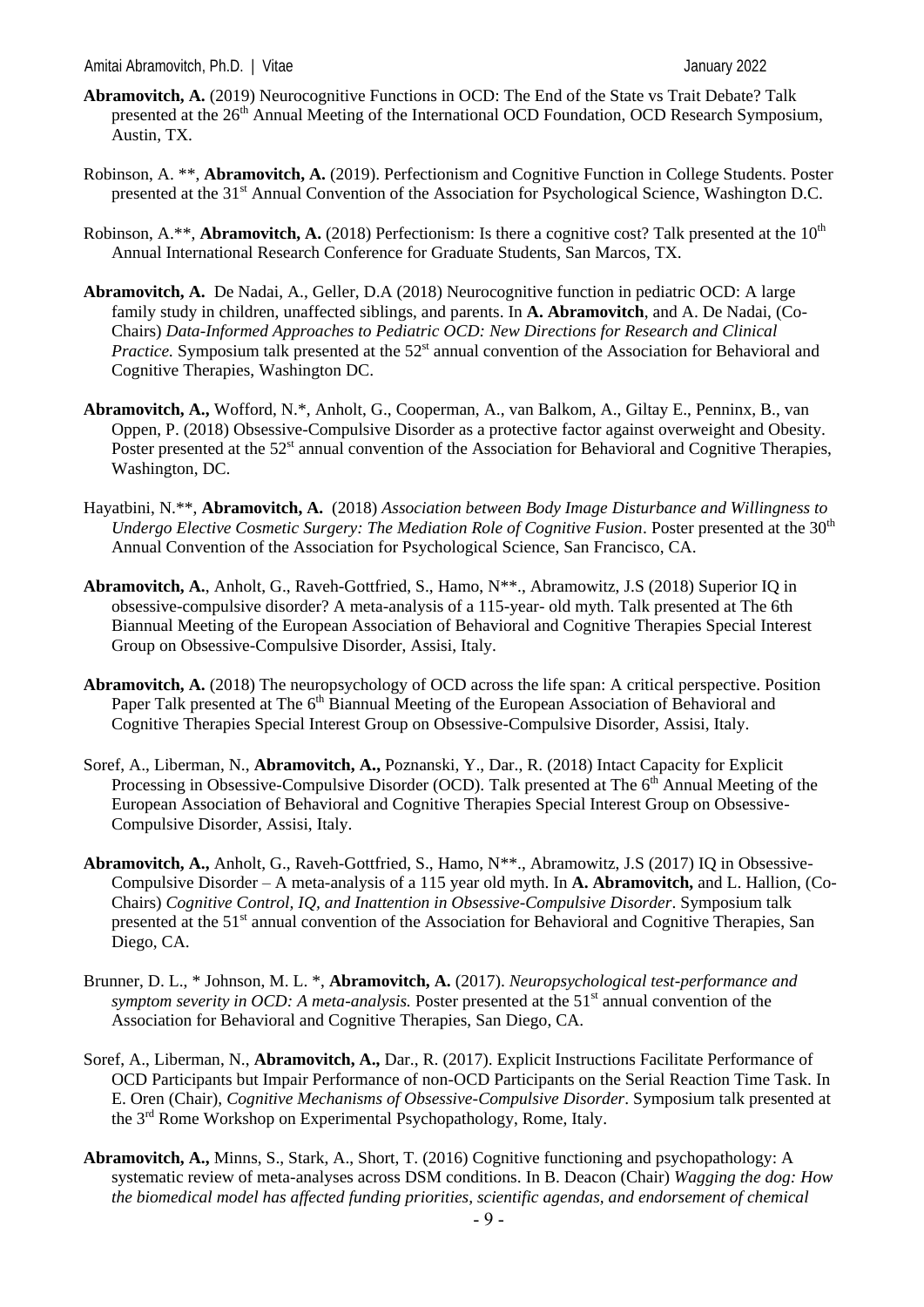*imbalance myth.* Symposium talk presented at the 50<sup>th</sup> Annual Convention of the Association for Behavioral and Cognitive Therapies, New York, NY.

- Siev, J., **Abramovitch, A.,** Ginberg, J., Ogen, G., Burstein, A., & Huppert, J. D. (2016). *Religion, moral thought-action fusion, and obsessive-compulsive features in Israeli Muslims and Jews*. Poster presented at the 50<sup>th</sup> annual convention of the Association for Behavioral and Cognitive Therapies, New York, NY.
- **Abramovitch, A.,** Dar, R., Schweiger, A. (2016) The Curious Case of Concomitant ADHD and OCD: A Systematic Review of the Evidence. In R. Dar (Chair) *Cognitive and meta-cognitive perspectives on obsessive-compulsive disorder*. Symposium talk presented at the 29<sup>th</sup> Annual Convention of the Association for Psychological Science, Chicago, IL.
- Soref, A., **Abramovitch, A.,** Dar, R. (2016) Elevated Responsibility in Implicit Learning Task Impairs Otherwise Intact Performance of Participants with OCD. Talk presented at The 5<sup>th</sup> Annual Meeting of the European Association of Behavioral and Cognitive Therapies Special Interest Group on Obsessive-Compulsive Disorder, Assisi, Italy.
- **Abramovitch, A.,** (2015) The Cognitive Neuropsychology of Obsessive-Compulsive Disorder: A critical Perspective. Talk presented at the 3<sup>rd</sup> Annual New England OCD Research Symposium. Yale School of Medicine, Orange, CT.
- **Abramovitch, A**., Cooperman, A., Shaham, N\*., Levin, L\*., Bar-Hen, M., Schweiger, A. (2014). Assessment of Response Inhibition in a Subclinical Obsessive-Compulsive Sample. Poster presented at the 48<sup>th</sup> annual convention of the Association for Behavioral and Cognitive Therapies, Philadelphia, PA.
- Thompson-Hollands, J., **Abramovitch, A**., Tompson, M.C., Barlow, D.H. (2014). Reducing accommodation in the family members of adults with OCD: Impact on individual treatment outcome. In J. Thompson-Hollands (Chair), *Reaching Families in the Treatment of Obsessive-Compulsive Disorder*. Symposium presented at the 48th annual convention of the Association for Behavioral and Cognitive Therapies, Philadelphia, PA.
- **Abramovitch, A.**, Pizzagalli, D.A., Geller, D.A., Reuman, L\*., Wilhelm, S. (2014). The Good News: Familial protective factor against cigarette smoking in OCD. Poster presented at the 21<sup>st</sup> annual meeting of the International OCD Foundation, Los Angeles, CA.
- **Abramovitch, A.** (2014). The Neuropsychology of OCD: Concepts, Controversies, and the State of the Field. Talk presented at the 21<sup>st</sup> Annual Meeting of the International OCD Foundation, Los Angeles, CA.
- **Abramovitch, A.,** Geller, D.A., Mittelman, A., Stark, A., Ramsey, K., Baer, L. (2014). Neuropsychological Findings in Children and Adolescents with Obsessive-Compulsive Disorder: Impact of Comorbid Conditions. In J.F. McGuire (Chair), *Advances in Clinical, Neuropsychological, and Phenomenological Research in Pediatric OCD: Implications for Assessment and Treatment.* Symposium talk presented at the 33<sup>rd</sup> Annual Conference of the Anxiety and Depression Association of America (ADAA), Chicago, IL.
- **Abramovitch A.,** Altenburger, E\*., Doron, G., Sar-El, D., (2014). Subtle Threats to Moral Self-perceptions Activate Obsessive-Compulsive Cognitions. Poster presented at the 33<sup>rd</sup> Annual Conference of the Anxiety and Depression Association of America (ADAA), Chicago, IL.
- **Abramovitch, A.,** Reuman, L\*., Wilhelm, S. (2013). "Woefully OCD": Clinically significant anhedonia in obsessive-compulsive disorder. Poster presented at the 47<sup>th</sup> annual convention of the Association for Behavioral and Cognitive Therapies, Nashville, TN.
- Stark, A\*., **Abramovitch, A.,** Mittelman, A., Geller, D.A., Wilhelm, S. (2013). Obsessive-compulsive disorder as a protective factor against cigarette smoking. Poster presented at the 47<sup>th</sup> Annual Convention of the Association for Behavioral and Cognitive Therapies, Nashville, TN.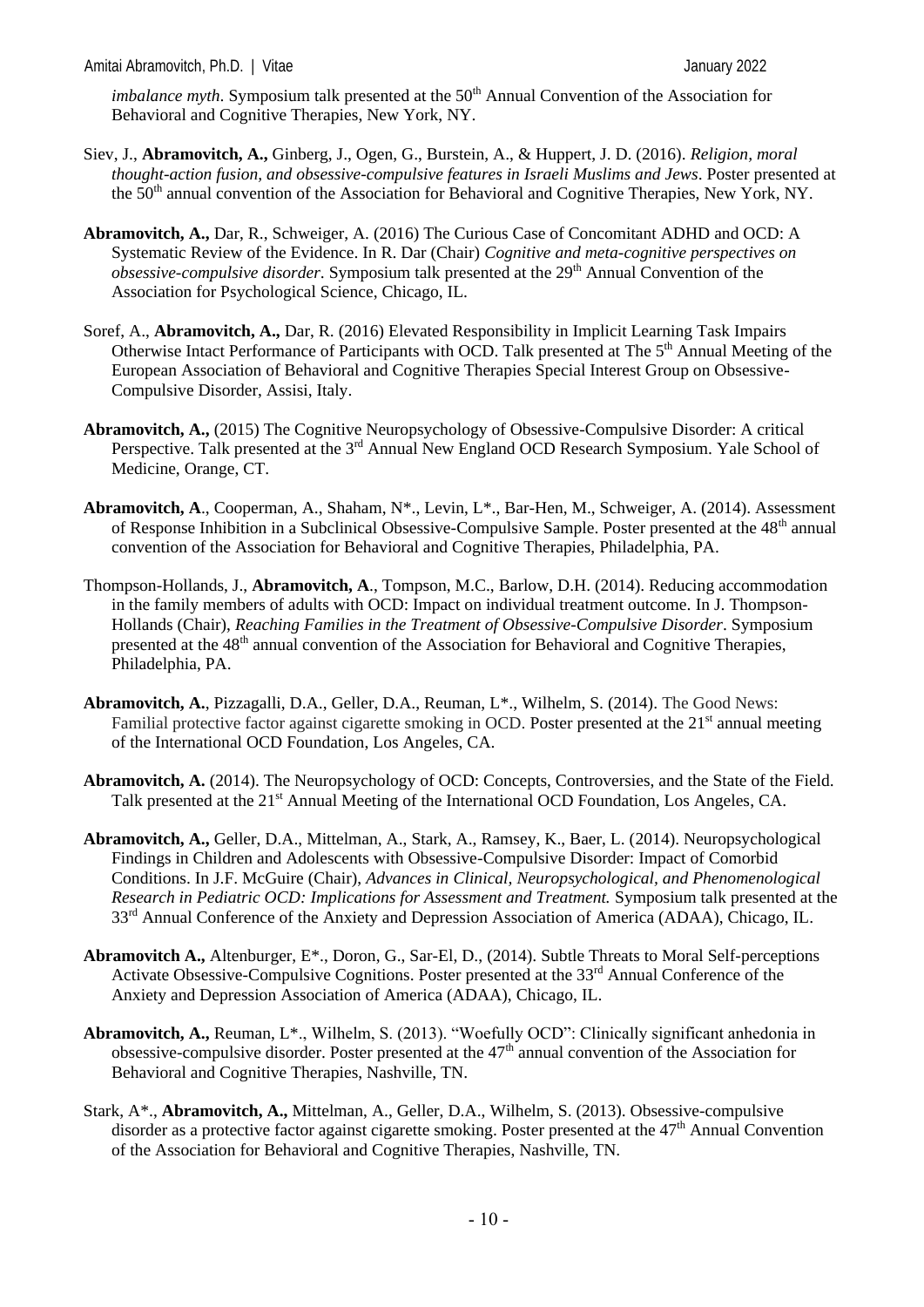- **Abramovitch, A.,** Geller, D.A., Stark, A\*., Cooperman, A\*., Mittelman, A\*., Baer, L. (2013). Neuropsychological test performance in youth with Obsessive-Compulsive Disorder: Impact of clinical correlates and comorbid conditions. Poster presented at the Massachusetts General Hospital 11<sup>th</sup> Annual Clinical Research Day, Boston, MA.
- **Abramovitch, A.,** Wilhelm, S. (2013). Anhedonia in obsessive-compulsive disorder: Beyond comorbid depression. In R. Dar (Chair) *New Directions in Studying Obsessive-Compulsive Disorder.* Symposium presented at the 7<sup>th</sup> World Congress of Behavioral and Cognitive Therapies, Lima, Peru.
- **Abramovitch, A.,** Abramowitz, J. S., Mittelman, A\*. (2013). Neuropsychological impairments in obsessivecompulsive disorder: A meta-analysis. In **A. Abramovitch** (Chair) *The Interface Between Cognitive Neuropsychology, Neurobiology, and Psychopathology: Insight into the Neuroscience of OCD and Related Disorders.* Symposium presented at the 7<sup>th</sup> World Congress of Behavioral and Cognitive Therapies, Lima, Peru.
- **Abramovitch, A.**, Reuman, L\*., Wilhelm, S. (2013). Obsessive-compulsive disorder as a protective factor against cigarette smoking and obesity. Poster presented at the 2013 Harvard Medical School Department of Psychiatry Annual Research Day.
- **Abramovitch, A.,** Mittelman, A\*., Dar, R. (2013). Integrating neuropsychology, neurobiology, and phenomenology: A critique on ADHD-OCD comorbidity across the lifespan. Poster presented at the  $24<sup>th</sup>$ Annual Meeting of the American Neuropsychiatric Association, Boston, MA.
- Reuman, L.\*, **Abramovitch, A**., Wilhelm, S. (2013). "Woefully OCD": Clinically significant anhedonia in OCD. Poster presented at the 64<sup>th</sup> Meeting of the MGH Scientific Advisory Committee, Boston, MA
- **Abramovitch, A.**, Dar, R., Schweiger, A. (2012). A critical evaluation of co-occurring OCD and ADHD symptoms in an adult sample. Poster presented at The 32<sup>nd</sup> Annual Conference of the Anxiety Disorders Association of America, Washington DC.
- **Abramovitch, A.**, Dar, R., Schweiger, A. (2010). Comparative neuropsychiatry of obsessive-compulsive disorder and attention deficit/hyperactivity disorder: implication for the likelihood of comorbidity. In I. Yov2)el (Chair), *Cognitive processes in obsessive compulsive disorder: visual attention, explicit memory, executive functions and neurocognitive deficits.* Symposium presented at the 6<sup>th</sup> World Congress of Behavioral and Cognitive Therapies, Boston, MA.
- **Abramovitch, A.**, Dar, R., Schweiger, A. (2009). Losing control?: Impulsivity, compulsivity and executive control in obsessive-compulsive disorder and attention deficit/hyperactivity disorder. In R. Dar (Chair), *perceived and actual behavioral control in obsessive-compulsive disorder.* Symposium presented at the 39th Congress of the European Association for Behavioural and Cognitive Therapies, Dubrovnik, Croatia.
- **Abramovitch, A.**, Weisman, D., Hoffien, D. (2008). Remediation of memory functions among patients with TBI through a group intervention in a comprehensive neuropsychological rehabilitation program: case presentations. Poster presented at The 2008 Annual Meeting of the Israeli Neuropsychological Society, Haifa, Israel.
- **Abramovitch, A.**, Goldzweig, G., Schweiger, A. (2007). Effects of physical activity on intrusive thoughts, worry and impulsivity in college students with ADHD: An exploratory study. Presented at Proceedings of the Joint Congress 2007 SEA Games & ASEAN Para Games Scientific Congress and 5th Bangkok ASPASP International Congress on Sport Psychology, Bangkok, Thailand.
- Simon, E.S., **Abramovitch, A**., Doniger, G.M., Schweiger, A. (2005). Validation of a novel, comprehensive computerized assessment for adult ADHD. Poster presented at the 158<sup>th</sup> Annual Meeting of the American Psychiatric Association, Atlanta, GA.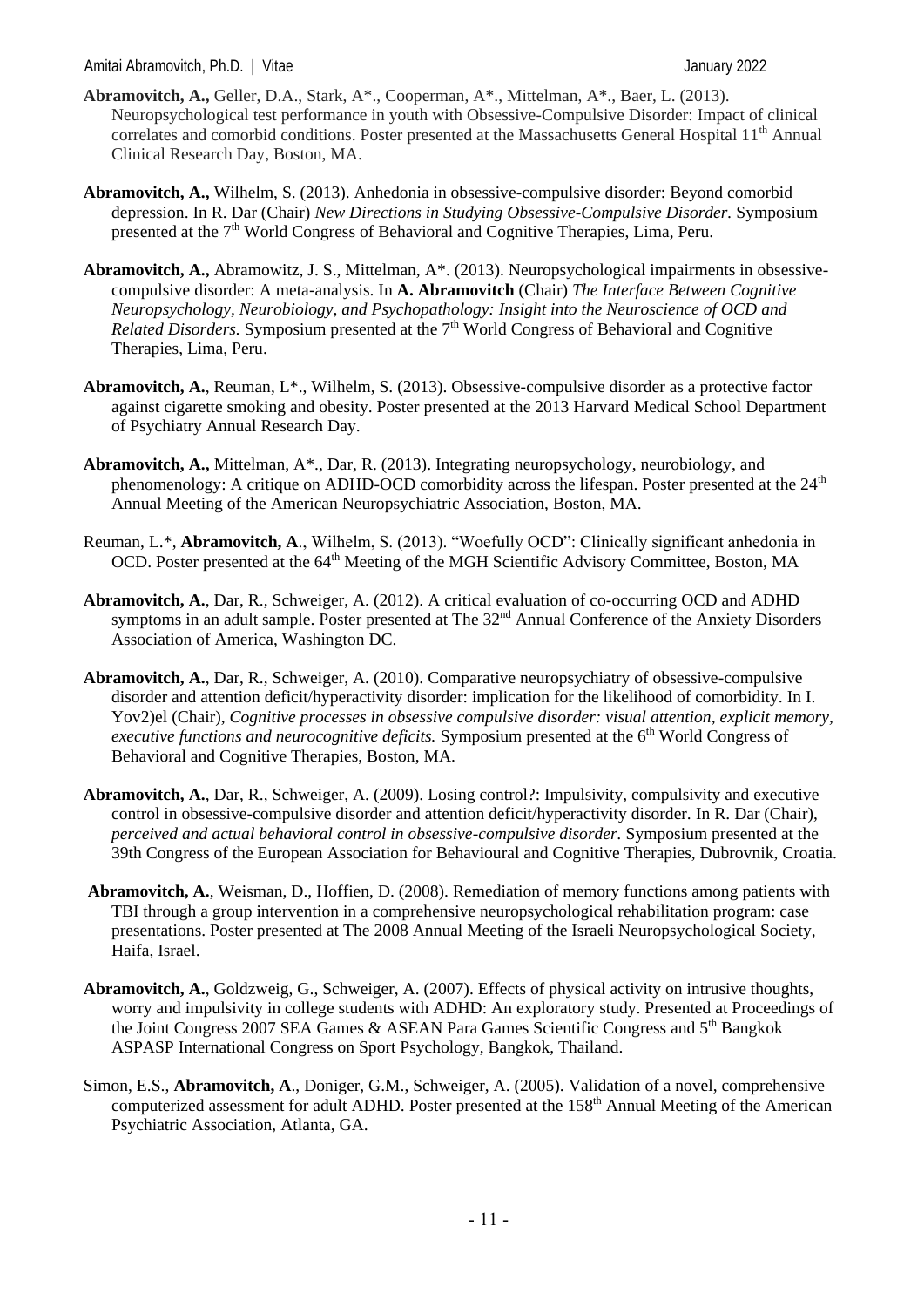- Schweiger, A., **Abramovitch, A**., Doniger, G.M., Simon, E.S. (2005). A clinical construct validity study of a novel computerized battery for the diagnosis of ADHD in young adults. Poster presented at the 33<sup>rd</sup> Annual Meeting of the International Neuropsychological Society, Dublin, Ireland.
- Schweiger, A., **Abramovitch, A.**, Doniger, M.G., Simon, E.S. (2004). A clinical construct validity study of a novel internet-based computerized battery for the diagnosis of ADHD in young adults. Poster presented at the 32<sup>nd</sup> Annual Meeting of the International Neuropsychological Society, Baltimore, USA.
- **Abramovitch, A.**, Kachman, G., Schweiger, A. (2004). Impact of exercise on intrusive thoughts, worry and impulsivity in college students with ADHD. Poster presented at the  $112<sup>th</sup>$  Annual Meeting of the American Psychological Association: Honolulu, Hawaii.

\* denotes undergraduate student/mentee/RA

\*\* denotes graduate student

## **INVITED TALKS**

- **Abramovitch, A.** (May 2021) The C Factor: Cognitive Deficiency as a Transdiagnostic Dimension in Psychopathology. Colloquium Series, Graduate Program in Clinical Psychology, School of Psychological Sciences, Tel Aviv University, Israel.
- **Abramovitch, A.** (December 2020) The c Factor: Cognitive Deficiency as a Transdiagnostic Dimension in Psychopathology. The Clinical Neuropsychology Lab, Department of Psychology, The Hebrew University of Jerusalem, Israel.
- **Abramovitch, A.** (December 2020) Consequences of the Biomedical Model of Psychological Problems. Soteria House, Kfar Yona, Israel.
- **Abramovitch, A.** (November 2020) No, you don't need to master Zoom: How to stress better in 2020. Invited Webinar, Texas Community College Teachers Association Webinar Series, Austin, TX.
- **Abramovitch, A.** (January 2019) On Cognitive Function and Psychopathology. Invited Talk presented at the OCD and Related Disorders Program, Massachusetts General/Harvard Medical School, Boston, MA.
- **Abramovitch, A.** (May 2018) Superior IQ in obsessive-compulsive disorder? A meta-analysis of a 115-yearold myth. Invited Talk presented at the Netherlands Obsessive-Compulsive Disorder Association Consortium, Department of Psychiatry, Vrije Universiteit (VU University), Amsterdam, Netherlands.
- **Abramovitch, A.** (November 2016) The neuropsychology of OCD across the life span: a critical perspective. Joint Conference of the Dutch Society for Neuropsychology and the Dutch Psychiatric Association. Invited talk. The Dutch Society for Neuropsychology, Utrecht, Netherlands
- **Abramovitch, A.** (July 2016) Mental Health: Some thoughts about illness, disease, and other types of baloney. Invited Talk, Nathan Rehabilitation Community. Tel Aviv, Israel.
- **Abramovitch, A.** (April 2016) Use and Abuse of Cognitive Neuropsychology in Psychiatry Research. Invited Talk, Institute of Mental Health Research, Department of Psychology, The University of Texas at Austin. Austin, TX.
- **Abramovitch, A.**, (October 2014). *Comorbidity between OCD and ADHD across the lifespan: A critical perspective*. Invite talk, Obsessive-Compulsive and Related Disorders UMass Worcester Lecture Series; Sponsored by the Massachusetts Affiliate of the International OCD Foundation. University of Massachusetts Medical Center, Worcester, MA.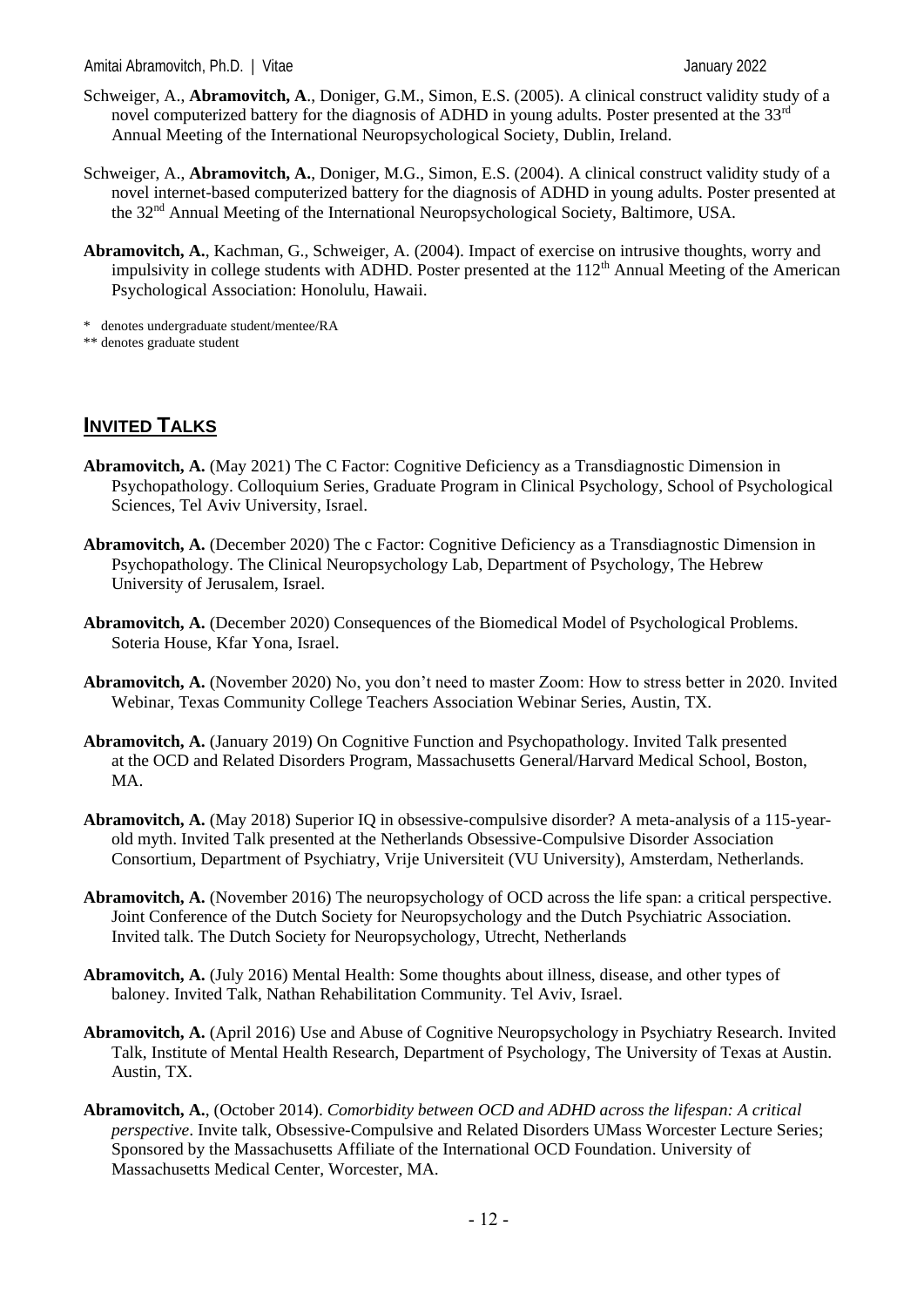- **Abramovitch, A.**, (February 2014*). On pleasure: Anhedonia, tobacco smoking and obesity in obsessivecompulsive disorder*. Invite talk, Center for Depression Anxiety and Stress Research, McLean Hospital, Harvard Medical School, Belmont, MA.
- **Abramovitch, A.**, (June 2013). *The NIMH Research Domain Criteria's 'Cognitive Systems Domain': An Overview*. Invited lecture, OCD and Related Disorder Program, Department of Psychiatry, Massachusetts General Hospital, Harvard Medical School, Boston, MA.
- **Abramovitch, A.**, (March 2013). *Anhedonia, smoking and obesity in obsessive-compulsive disorder*. Invited lecture, OCD and Related Disorder Program, Department of Psychiatry, Massachusetts General Hospital and Harvard Medical School, Boston, MA.
- **Abramovitch, A.**, (March 2013). *On pleasure: anhedonia, tobacco smoking and obesity in obsessivecompulsive disorder.* Invited guest lecturer, 'Anxiety Disorders' – Professor Richard McNally, Department of Psychology, Harvard University, Cambridge, MA.
- **Abramovitch, A.**, (February 2013). *Anhedonia in obsessive compulsive disorder – beyond comorbid depression*. Invited lecture, Center for Anxiety & Traumatic Stress Related Disorders, Department of Psychiatry. Massachusetts General Hospital, Harvard Medical School, Boston, MA.

## **POSITIONS AND COMMITTEE ASSIGNMENTS**

| 2020          | Program Committee Member                       | 54 <sup>th</sup> Annual Meeting of the Association of<br>Behavioral and Cognitive Therapies (ABCT),<br>Philadelphia, PA, 2020.                                              |  |
|---------------|------------------------------------------------|-----------------------------------------------------------------------------------------------------------------------------------------------------------------------------|--|
| 2019          | Program Committee Member                       | $53rd$ Annual Meeting of the Association of<br>Behavioral and Cognitive Therapies (ABCT),<br>Atlanta GA, 2019.                                                              |  |
| 2019          | <b>Conference Planning Committee</b><br>Member | 26 <sup>th</sup> Annual Conference of the International<br>OCD Foundation, Austin, TX, 2019                                                                                 |  |
| 2018          | Program Committee Member                       | $52nd$ Annual Meeting of the Association of<br>Behavioral and Cognitive Therapies (ABCT),<br>Washington DC, 2018.                                                           |  |
| 2018          | Scientific Committee Member                    | 6 <sup>th</sup> Annual Meeting of the European Association<br>of Behavioral and Cognitive Therapies (EABCT)<br>Special Interest Group (SIG) on OCD, Assisi,<br>Italy, 2018. |  |
| $2017 - 2017$ | Program Committee Member                       | $51th$ Annual Meeting of the Association of<br>Behavioral and Cognitive Therapies (ABCT),<br>San Diego, CA, 2017.                                                           |  |
| $2016 - 2016$ | Program Committee Member                       | $50th$ Annual Meeting of the Association of<br>Behavioral and Cognitive Therapies (ABCT),<br>NYC, NY, 2016.                                                                 |  |
| $2015 - 2015$ | Program Committee Member                       | 49 <sup>th</sup> Annual Meeting of the Association of<br>Behavioral and Cognitive Therapies (ABCT),<br>Chicago, IL, 2015.                                                   |  |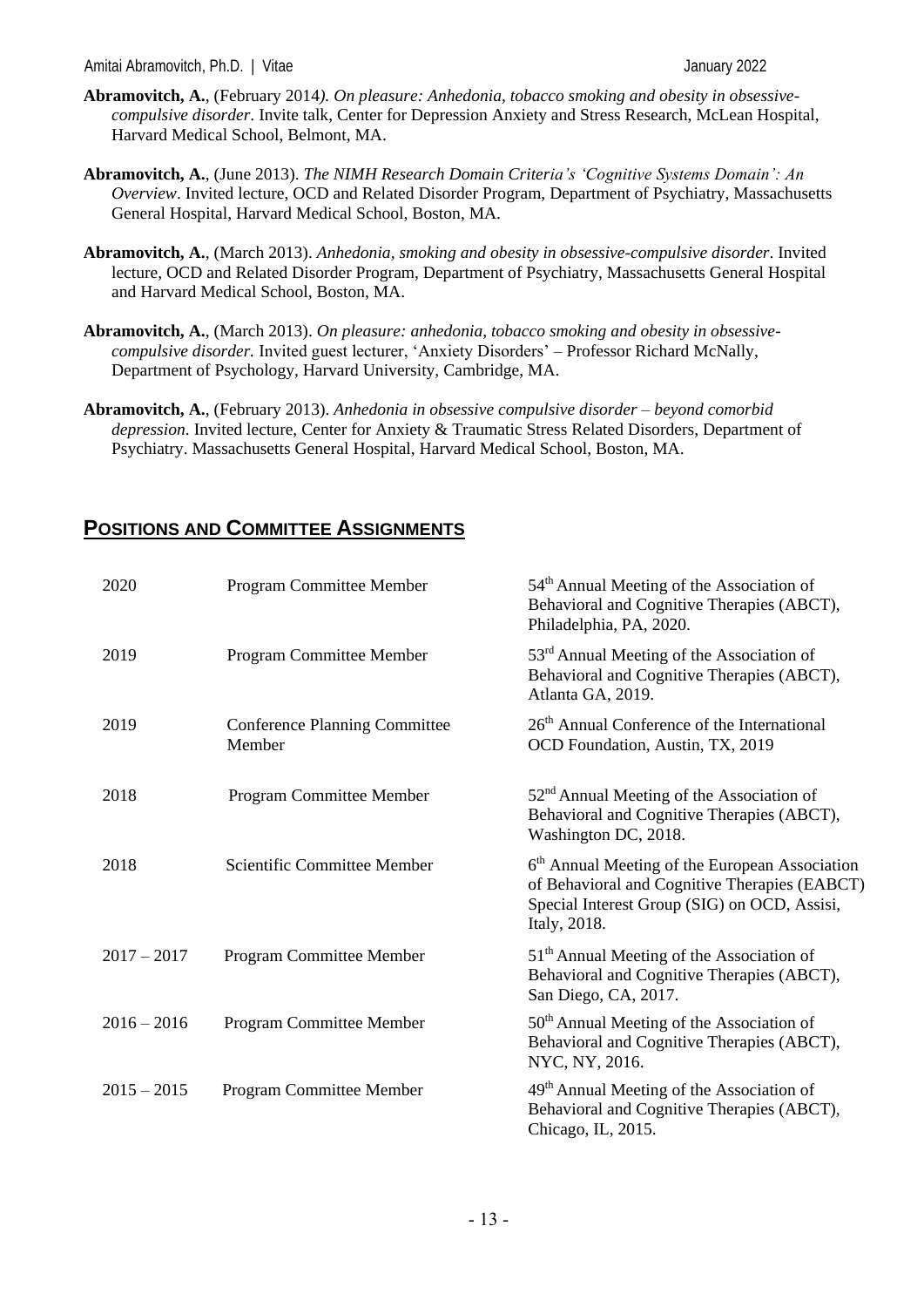| Amitai Abramovitch, Ph.D.   Vitae |                                                           | January 2022                                                                                                                                                                                                             |
|-----------------------------------|-----------------------------------------------------------|--------------------------------------------------------------------------------------------------------------------------------------------------------------------------------------------------------------------------|
| $2014 - 2015$                     | <b>Program Committee Member</b>                           | 33 <sup>rd</sup> Annual Conference of the Anxiety and<br>Depression Association of America (ADAA),<br>Miami, FL, 2015.                                                                                                   |
| $2014 - 2014$                     | <b>Program Committee Member</b>                           | 48 <sup>th</sup> Annual Meeting of the Association of<br>Behavioral and Cognitive Therapies (ABCT),<br>Philadelphia, PA, 2014.                                                                                           |
| $2011 - 2015$                     | Associate Faculty, Faculty of 1000                        | Faculty of 1000: The world's top scientists and<br>clinicians systematically organize and evaluate<br>the vast literature across biology and medicine<br>via post-publication peer review. Anxiety<br>Disorders Section. |
| $2010 - 2011$                     | <b>Instructional Staff Leader,</b><br>Abnormal Psychology | Lead a team of 3 Lecturers and 4 Teaching<br>Fellows. Formulating and coordinating course<br>content and course level between lecturers.<br>Managing grading guidelines and writing of<br>exams.                         |

# **EDITORIAL EXPERIENCE**

## **Editorial Positions**

| $2015$ – Present | Associate Editor, <i>Frontiers in Psychology</i>                        |
|------------------|-------------------------------------------------------------------------|
| $2016$ – Present | Associate Editor, Frontiers in Psychiatry                               |
| $2017$ – Present | Associate Editor for Reviews, Journal of Medical Psychology             |
| $2020$ – Present | Associate Editor, Journal of Obsessive-Compulsive and Related Disorders |
| $2020$ – Present | Associate Editor, Bulletin of the Menninger Clinic                      |

## **Journal Editorial Boards**

| $2015$ – Present | Journal of Obsessive-Compulsive and Related Disorders    |
|------------------|----------------------------------------------------------|
| $2017 -$ Present | <i>Psychiatry Research</i>                               |
| $2017 -$ Present | Frontiers in Psychology - Clinical and Health Psychology |
| $2018 -$ Present | <b>Bulletin of the Menninger Clinic</b>                  |

## **Grant/Award Reviewing (2014 – present)**

| 2014             | The German-Israeli Foundation for Scientific Research and Development       |
|------------------|-----------------------------------------------------------------------------|
| 2015, 2018       | <i><b>Israel Science Foundation</b></i>                                     |
| 2017, 2018, 2021 | International OCD Foundation Grant Program - Scientific Review Board Member |
| 2019             | Society for a Science of Clinical Psychology Dissertation Award Reviewer    |
| 2021             | Society for a Science of Clinical Psychology Diversity Student Poster Award |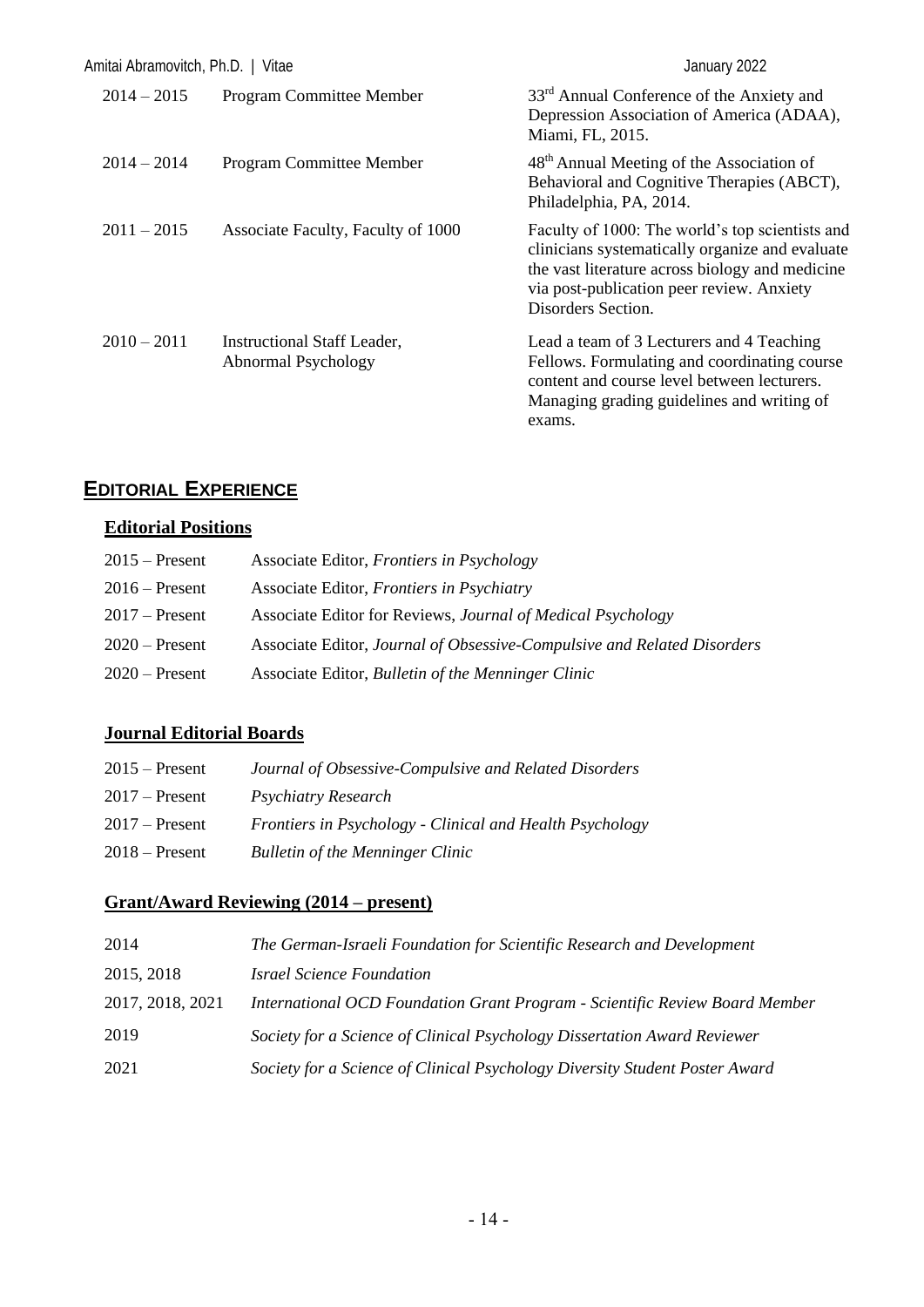#### **Ad Hoc Reviewer (2009-Present)**

*Attention Deficit and Hyperactivity Disorders Acta Neuropsychiatrica (X3) Annals of Clinical Psychiatry Archives of Clinical Neuropsychology (X6) Behavior Modification Behavior Therapy (X5) Behaviour Research and Therapy Biological Psychiatry (X5) Biological Psychiatry: Cognitive Neuroscience and Imaging BMC Psychiatry BMC Psychology Brain Sciences British Journal of Clinical Psychology (X2) Bulletin of The Menninger Clinic (X2) Child Development Child Psychiatry & Human Development Clinical and Experimental Psychopharmacology Clinical Psychological Science (X4) Clinical Psychology Review (X3) Clinical Psychology: Science and Practice Cognitive and Behavioral Practice Cognitive Neuropsychiatry (X3) Cognitive Therapy and Research (X4) Comprehensive Psychiatry (X2) Depression and Anxiety (X4) European Psychiatry (X4) European Neuropsychopharmacology Expert Reviews of Neurotherapeutics Frontiers in Human Neuroscience Frontiers in Psychology – Clinical and Health Psychology (X3) Frontiers in Psychology – Psychopathology (X3) Frontiers in Psychiatry – Child and Adolescent Psychiatry Frontiers in Psychiatry – Mood and Anxiety Disorders Frontiers in Psychiatry – Psychological Therapies International Journal of Psychiatry in Clinical Practice Journal of Affective Disorders (X2) Journal of Anxiety Disorders (X8) Journal of Behavioral Addictions (X3) Journal of Behavior Therapy and Experimental Psychiatry (X15) Journal of Child Psychiatry and Human Development Journal of Child Psychology and Psychiatry (X7) Journal of Clinical and Counseling Psychology Journal of Clinical Psychiatry (X2) Journal of Dual Diagnosis Journal of Health and Prevention Journal of Nervous and Mental Disease Journal of Obsessive-Compulsive and Related Disorders (X32)*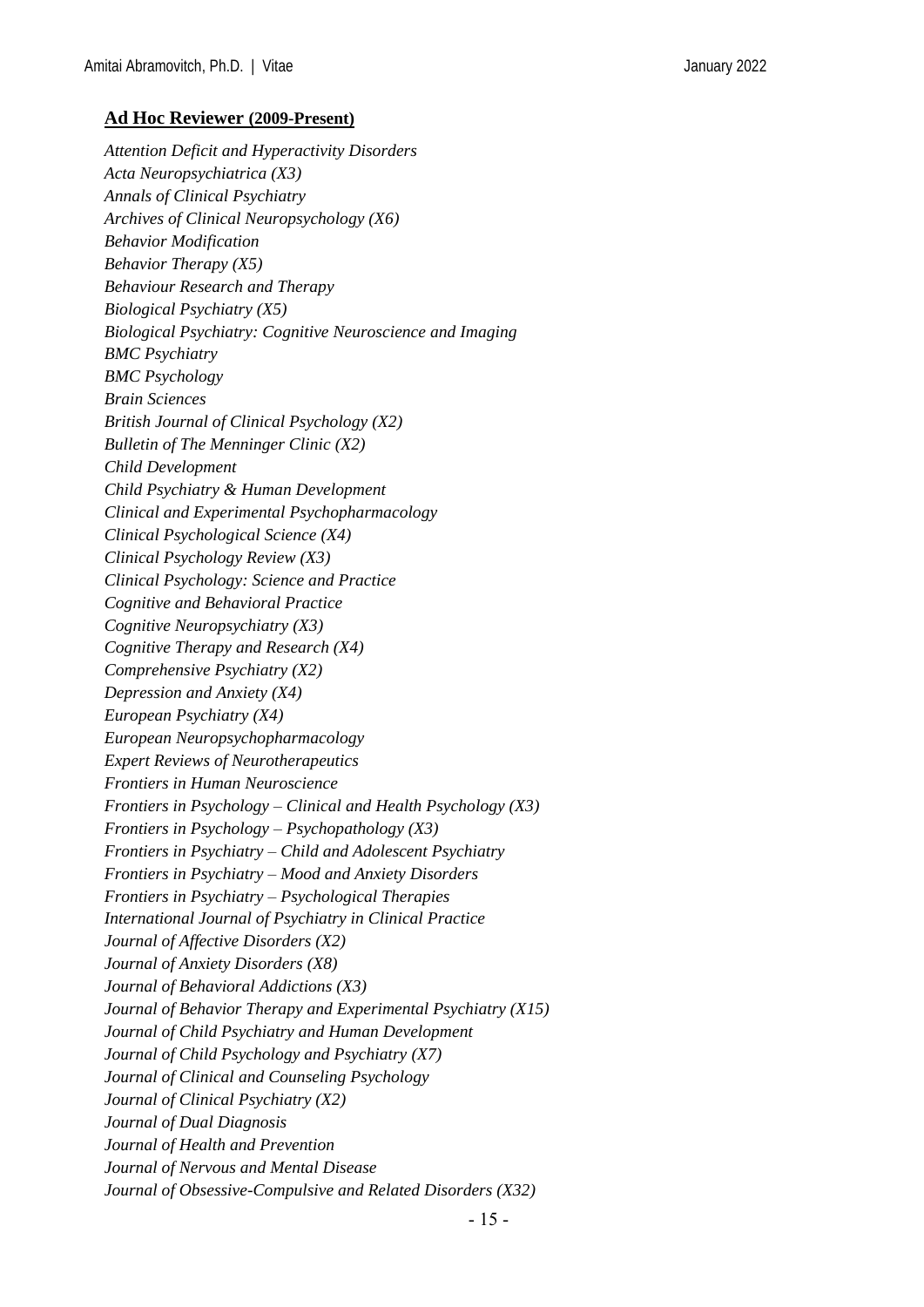*Journal of Psychiatric Research (X3) Journal of the American Academy of Child and Adolescent Psychiatry (X3) Journal of the International Neuropsychological Society Lancet Psychiatry Mental Health and Prevention Neuropsychiatric Genetics Neuropsychology (X2) Neuropsychology Review Neuroscience and Biobehavioral Reviews (X4) Nicotine & Tobacco Research Nordic Journal of Psychiatry (X2) PLOS One (X2) Progress in Neuro-Psychopharmacology and Biological Psychiatry (X3) Psychiatry Research (X41) Psychological Bulletin Psychological Medicine (X5) Scientific Reports (X2) Swiss Journal of Psychology The Canadian Journal of Psychiatry The Clinical Neuropsychologist (X2) The European Journal of Psychiatry The Neuroscientist Translational Psychiatry*

## **PROFESSIONAL SOCIETIES**

| 2015 – Present Society for a Science of Clinical Psychology       |
|-------------------------------------------------------------------|
| 2015 – Present Society for the Teaching of Psychology             |
| 2014–16, 2019 International OCD Foundation                        |
| 2013 – 2016 • Association for Psychological Sciences              |
| 2012 – Present Association for Behavioral and Cognitive Therapies |
| 2004 – 2017 • American Psychological Association                  |

## **TEACHING EXPERIENCE**

| Fall 2018 - Present   | <b>Advanced Abnormal Psychology</b><br>(graduate level)                   | Department of Psychology<br><b>Texas State University</b> |
|-----------------------|---------------------------------------------------------------------------|-----------------------------------------------------------|
| Summer 2015 - Present | Abnormal Psychology                                                       | Department of Psychology<br><b>Texas State University</b> |
| Fall 2013, Fall 2014  | Attention Deficit/Hyperactivity Disorder:<br>Disentangling Myth From Fact | <b>Harvard University</b><br><b>Extension School</b>      |
| Spring 2013           | <b>Teaching Fellow</b><br>The Psychology of Close Relationships           | Department of Psychology<br><b>Harvard University</b>     |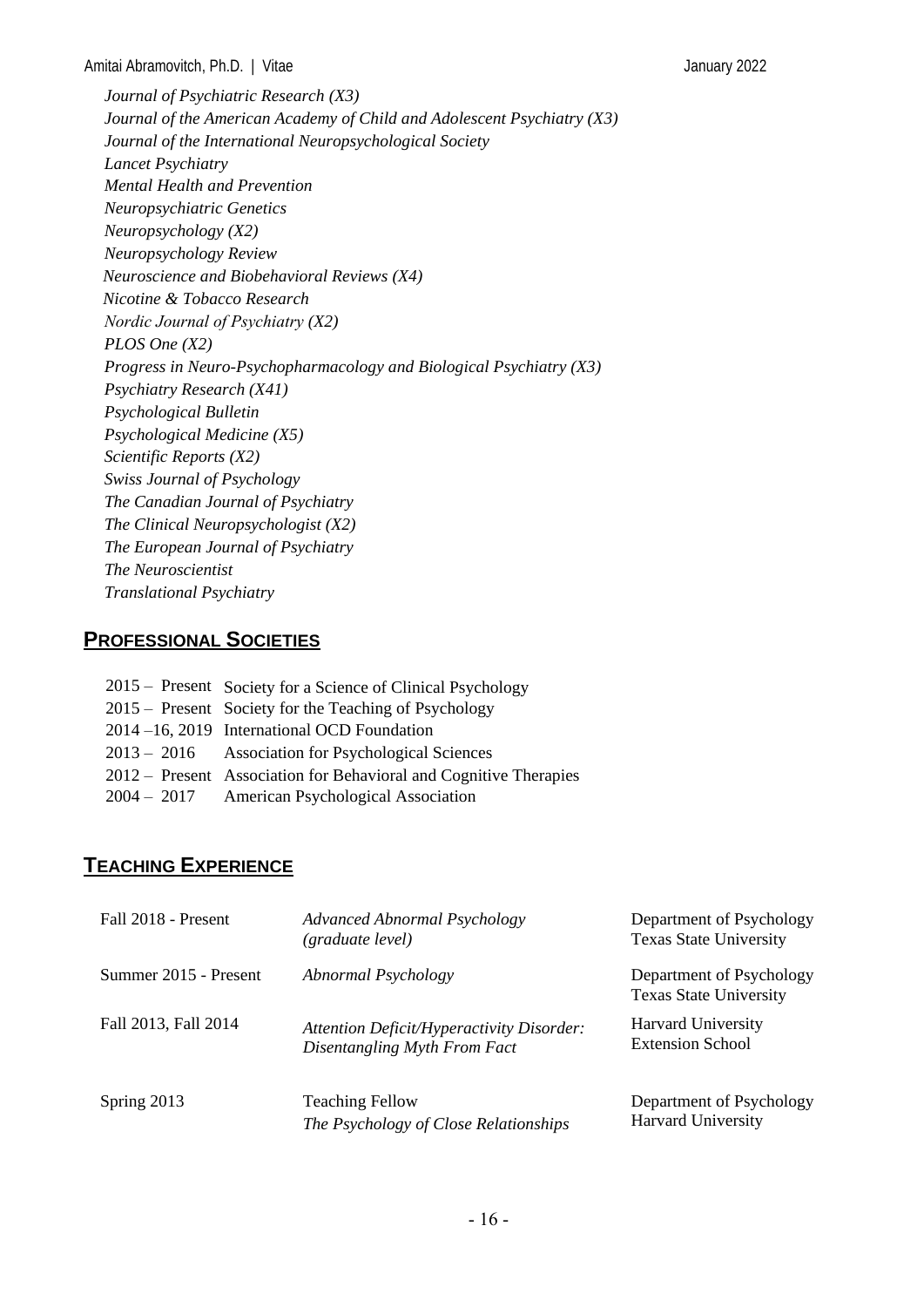| Amitai Abramovitch, Ph.D.   Vitae |                                                                                                                                                | January 2022                                                 |
|-----------------------------------|------------------------------------------------------------------------------------------------------------------------------------------------|--------------------------------------------------------------|
| Fall 2010, Spring 2011            | <b>Adjunct Lecturer</b><br>Abnormal Psychology I<br>Abnormal Psychology II<br>Cognitive Psychology -Perception<br><i>Thesis Seminar on OCD</i> | Department of Psychology<br>The Academic College of Tel-Aviv |
| Fall 2006-Spring 2009             | <b>Teaching Fellow</b><br>Abnormal Psychology II<br>Theories of Personality II                                                                 | Department of Psychology<br>The Academic College of Tel-Aviv |
| Fall 3003-Spring 2006             | <b>Teaching Assistant</b><br>Abnormal Psychology II                                                                                            | Department of Psychology<br>The Academic College of Tel-Aviv |
| <b>Fall 2004</b>                  | <b>Teaching Assistant</b><br>Introduction to Cognitive Behavioral Therapy                                                                      | Department of Psychology<br>The Academic College of Tel-Aviv |

## **GRANTS**

#### **Funded**

*2019 OCD Children Grown Up – A 20-Year Follow-Up Investigation into The Transition of Pediatric OCD To Adulthood.* Pediatric OCD and Related Disorders Research Fund, MGH & Harvard Medical School (\$23,000). *Role: PI*

#### **Unfunded**

*2019 Attentional Mechanisms in Misophonia: A Multimodal Interdisciplinarity Investigation.* REAM Foundation (\$370,000). *Role: PI*

*2019 OCD Children Grown Up – A 20-Year Follow-Up Investigation into The Transition of Pediatric OCD To Adulthood.* International OCD Foundation (\$142,000). *Role: PI*

## **MENTORSHIP**

| Role                                                                                                                                                          | <b>Student's Name</b>   | <b>Degree</b> | <b>Status</b>               |
|---------------------------------------------------------------------------------------------------------------------------------------------------------------|-------------------------|---------------|-----------------------------|
| Supervisor                                                                                                                                                    | Tanya Herrera           | M.A.          | In progress $-$ Spring 2021 |
| Thesis Title: Clinical and Cognitive Correlates of Misophonia                                                                                                 |                         |               |                             |
| Supervisor                                                                                                                                                    | Aqua Uwadiale           | M.A.          | In progress $-$ Spring 2021 |
| Thesis Title: Effectiveness for a Mobile Application Intervention for Perfectionism in University<br><b>Students: A Crossover Randomized Controlled Trial</b> |                         |               |                             |
| Supervisor                                                                                                                                                    | <b>Anthony Robinson</b> | M.A.          | Completed $-$ Spring 2019   |
| Thesis Title: Neurocognitive Correlates of Perfectionism: A multidimensional Perspective                                                                      |                         |               |                             |
| Supervisor                                                                                                                                                    | Niki Hayatbini          | M.A.          | Completed – Summer 2019     |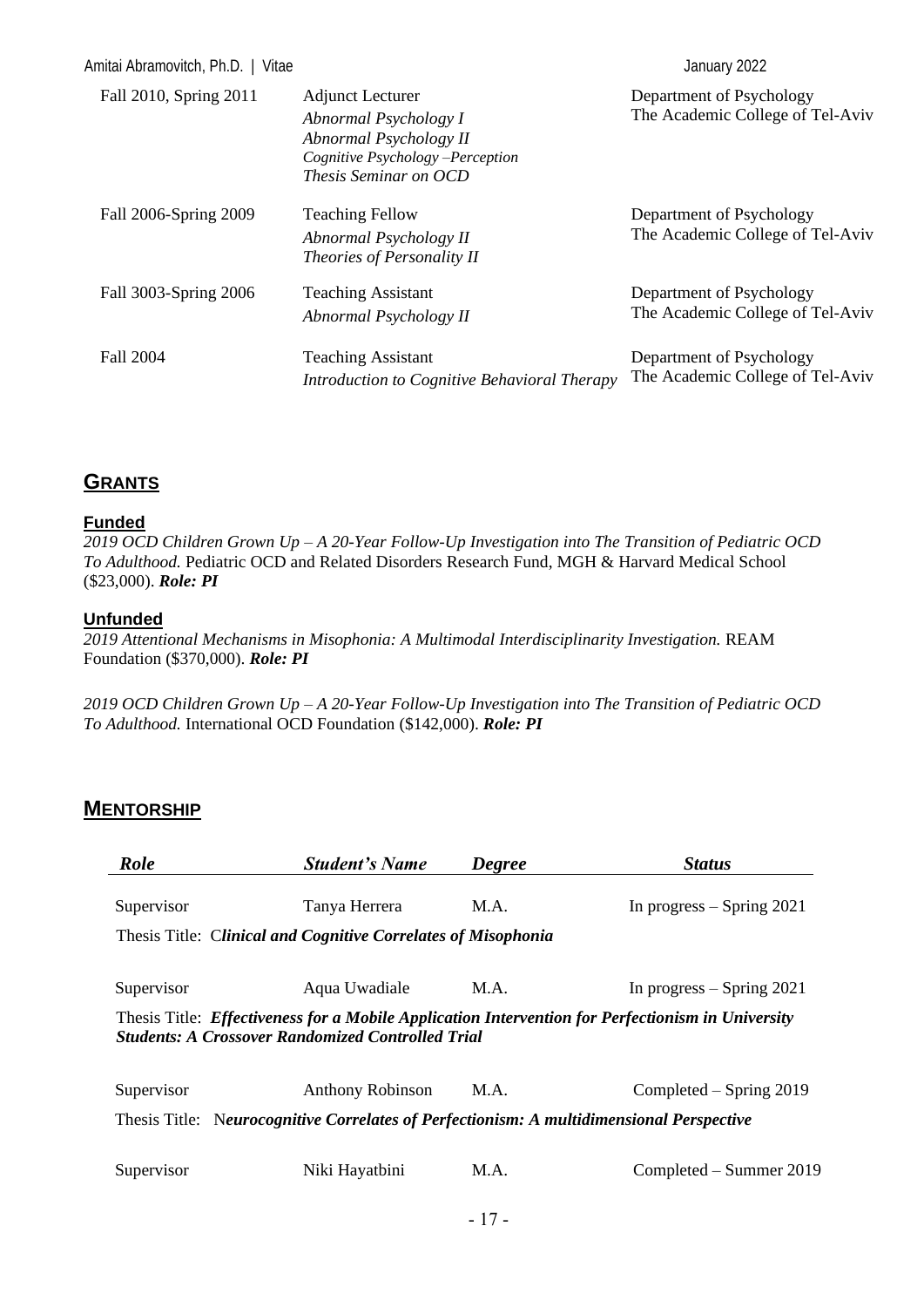| Amitai Abramovitch, Ph.D.   Vitae |                                                                                                                                   |           | January 2022          |
|-----------------------------------|-----------------------------------------------------------------------------------------------------------------------------------|-----------|-----------------------|
|                                   | Thesis Title: <i>Neurocognitive Function in Individuals with Subclinical Body</i><br><b>Dysmorphic Disorder</b>                   |           |                       |
| Supervisor                        | Naama Hamo<br>(Rupin College, Israel)                                                                                             | M.A.      | Completed – Fall 2017 |
|                                   | Thesis Title: A computerized neuropsychological evaluation of cognitive functions<br>in a subclinical obsessive-compulsive sample |           |                       |
| <b>Honors Students</b>            |                                                                                                                                   |           |                       |
| Supervisor                        | Kiara Leonard                                                                                                                     | <b>BA</b> | Fall 2018             |
|                                   | Thesis Title: Cognitive Functions in Young Adults with Generalized Anxiety Disorder                                               |           |                       |
| Supervisor                        | <b>Kathryne Lastrapes</b>                                                                                                         | <b>BA</b> | Spring $2016$         |
| <i>Disorder</i>                   | Thesis Title: <i>Hikikomori, Exploring the Data Available on Japan's Most Famous Social</i>                                       |           |                       |

## **ARTICLES AND PRESENTATIONS IN OTHER MEDIA**

- **Abramovitch, A.,** Mittelman, A. (2013) OCD and ADHD: The Cognitive 'Cost' of Obsessions, Comorbidity, and Misdiagnosis. Newsletter of the International OCD Foundation *27* (1).
- **Abramovitch, A.**, Schweiger, A. (2010). Unwanted intrusive and worrisome thoughts in adults with attention deficit\hyperactivity disorder. *Mensa Research Journal 41*(3), 31-36. *Post-publication peer review - Selected for publication for a special issue of the Mensa Foundation Research Journal on adult ADHD*.

## **MEDIA**

| 2020 | Perfectionism takes toll on college students, study<br>shows                             | https://universitybusiness.com/perfectionism-ta<br>on-college-students-study-shows/                                                |
|------|------------------------------------------------------------------------------------------|------------------------------------------------------------------------------------------------------------------------------------|
| 2019 | Rita Simons health: 'I believed everyone was going to<br>die' EastEnders star's disorder | https://www.express.co.uk/life-style/health/120<br>simons-health-latest-mental-disorder-ocd-adhd-<br>insomnia-treatment-eastenders |
| 2019 | Study says OCD may serve protective role in avoiding<br>obesity.                         | San Marcos Daily Record (newspaper)                                                                                                |
| 2019 | Are Individuals With OCD Really 50% Less Likely To<br>Struggle With Obesity?             | https://www.medcircle.com/videos/53569-are-i<br>with-ocd-really-50-less-likely-to-struggle-with-                                   |
| 2018 | Obsessive-Compulsive Disorder may protect individuals<br>from obesity                    | https://www.news-<br>medical.net/news/20181212/Obsessive-compul<br>disorder-may-protect-individuals-from-obesity.                  |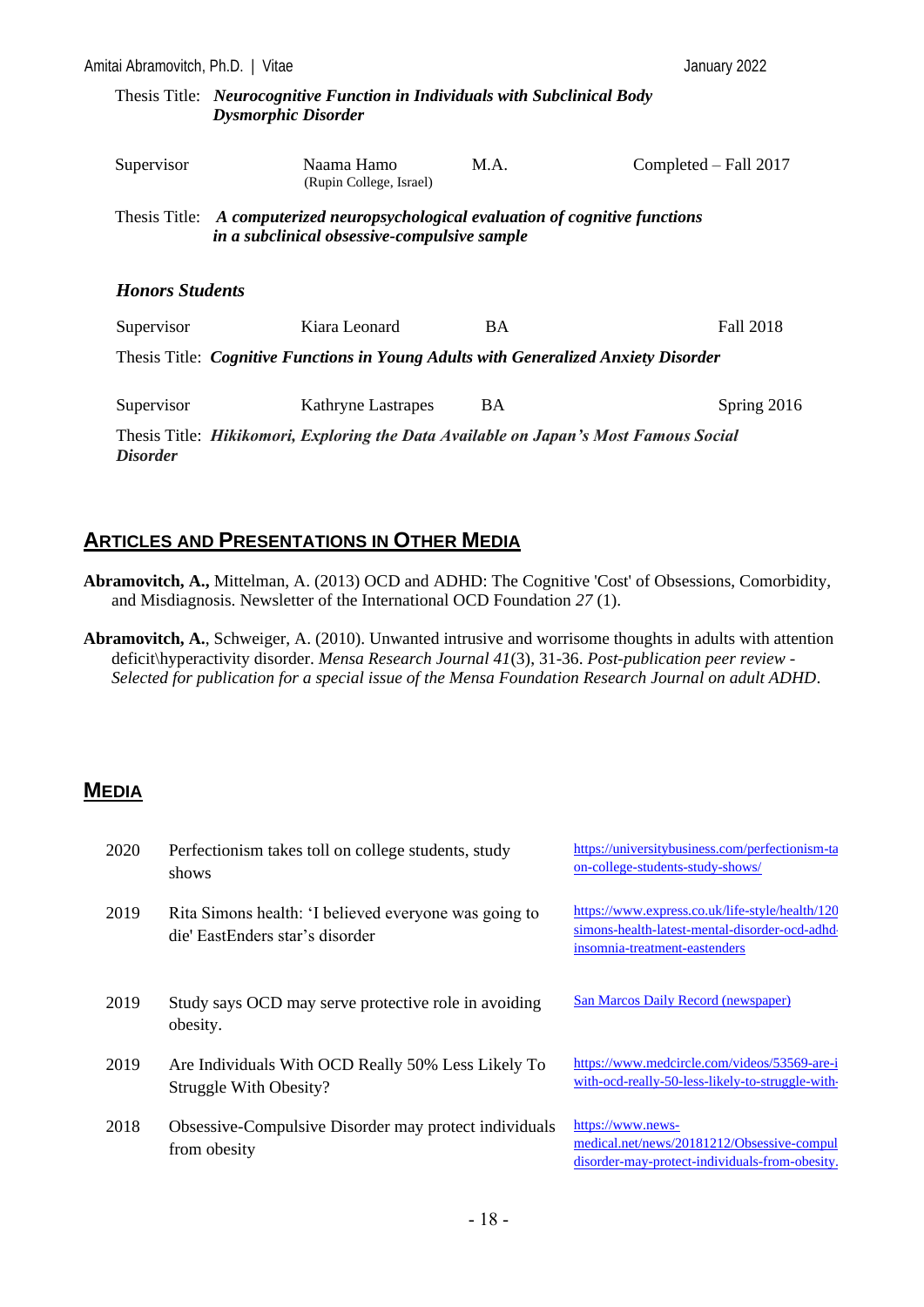|      | Amitai Abramovitch, Ph.D.   Vitae                                                                                                        | January 2022                                                                                                                                |
|------|------------------------------------------------------------------------------------------------------------------------------------------|---------------------------------------------------------------------------------------------------------------------------------------------|
| 2018 | Obsessive-Compulsive Disorder may offer protection<br>from obesity                                                                       | https://www.mdlinx.com/pediatric<br>news/article/2018/12/11/7551088                                                                         |
| 2018 | Obsessive-Compulsive Disorder may offer protection<br>from obesity                                                                       | https://smcorridornews.com/obsess<br>disorder-may-offer-protection-fron                                                                     |
| 2017 | Cognitive functions do not differ between patients with<br>high, low OCD                                                                 | https://www.healio.com/psychiatry<br>disorder/news/online/%7B7b6d180<br>6ec6e7257c90%7D/cognitive-func<br>between-patients-with-high-low-oo |
| 2017 | OCD Isn't A Cute Quirk, So Stop Trivializing It                                                                                          | https://wearyourvoicemag.com/ide<br>isnt-cute-quirk-stop-trivializing                                                                       |
| 2017 | New Study Debunks Myth that Obsessive-Compulsive<br>Disorder is Associated with Higher IQ.                                               | http://www.sci-<br>news.com/othersciences/psycholog<br>compulsive-disorder-higher-iq-052                                                    |
| 2017 | OCD Not Associated With Above-Average Intelligence<br>- Medical Research (interview)                                                     | https://psychcentral.com/news/201<br>linked-to-higher-iq/126219.html                                                                        |
| 2017 | Study: OCD Not Linked to Higher IQ - PsychCentral                                                                                        | https://psychcentral.com/news/201<br>linked-to-higher-iq/126219.html                                                                        |
| 2017 | Study: OCD Not Linked to Higher IQ - World News                                                                                          | https://article.wn.com/view/2017/0<br>Linked to Higher IQ a/                                                                                |
| 2017 | Myth Debunked that OCD Is Associated With Superior<br>Intelligence - American Association for the<br>Advancement of Science: EurekaAlert | https://www.eurekalert.org/pub_re<br>mdt091817.php                                                                                          |
| 2017 | Myth Debunked That OCD Is Associated with Superior<br>Intelligence                                                                       | http://healthmedicinet.com/news/n<br>ocd-is-associated-with-superior-int                                                                    |
| 2017 | Debunking the Myth That OCD is Associated With<br>Superior Intelligence - Neuroscience News                                              | http://neurosciencenews.com/ocd-i                                                                                                           |
| 2017 | Myth Debunked That OCD Is Associated with Superior<br>Intelligence – Science Daily                                                       | http://www.sciencenewsline.com/r<br>1.html                                                                                                  |
| 2017 | Sorry, OCD Folks No Brighter Than the Rest Of Us                                                                                         | https://scienceblog.com/496425/so<br>folks-no-brighter-rest-us/                                                                             |
| 2017 | TxSt researcher dispels old myth propagated by Freud                                                                                     | San Marcos Daily Record (Sept 14                                                                                                            |
| 2016 | School threats in Round Rock ISD remain low over Past<br>Decade                                                                          | http://www.statesman.com/news/lo<br>round-rock-isd-remain-low-over-p<br>decade/7RogFOVVT517x9JimexQ                                         |
| 2016 | Is superior memory really a form of $OCD$ ? – New York<br>Magazine (Interview for an article)                                            | http://nymag.com/scienceofus/201<br>memory-really-a-form-of-ocd.html                                                                        |
| 2015 | Mental Health Professionals Critique the Biomedical<br>Model of Psychological Problems                                                   | https://www.madinamerica.com/20<br>critique-the-biomedical-model-of-<br>problems/                                                           |
| 2013 | OCD-ADHD Comorbidity - The International OCD<br>Foundation's Expert Opinion section                                                      | https://iocdf.org/expert-opinions/ex<br>adhd-dual-diagnosis-misdiagnosis-                                                                   |

https://www.mdlinx.com/pediatrics/top-medicalnews/article/2018/12/11/7551088

https://smcorridornews.com/obsessive-compuls disorder-may-offer-protection-from-obesity/

https://www.healio.com/psychiatry/obsessive-c disorder/news/online/%7B7b6d1807-426a-4458 6ec6e7257c90%7D/cognitive-functions-do-not[between-patients-with-high-low-ocd](https://www.healio.com/psychiatry/obsessive-compulsive-disorder/news/online/%7B7b6d1807-426a-4458-b1dd-6ec6e7257c90%7D/cognitive-functions-do-not-differ-between-patients-with-high-low-ocd)

2018 https://wearyourvoicemag.com/identities/ableis snt-cute-quirk-stop-trivializing

[http://www.sci](http://www.sci-news.com/othersciences/psychology/obsessive-compulsive-disorder-higher-iq-05242.html)[news.com/othersciences/psychology/obsessive](http://www.sci-news.com/othersciences/psychology/obsessive-compulsive-disorder-higher-iq-05242.html)[compulsive-disorder-higher-iq-05242.html](http://www.sci-news.com/othersciences/psychology/obsessive-compulsive-disorder-higher-iq-05242.html)

https://psychcentral.com/news/2017/09/19/stud [linked-to-higher-iq/126219.html](https://psychcentral.com/news/2017/09/19/study-ocd-not-linked-to-higher-iq/126219.html)

2017/09/19/stud<sub>2</sub>/https://psychcentral.com/news/2017/09/19/stud [linked-to-higher-iq/126219.html](https://psychcentral.com/news/2017/09/19/study-ocd-not-linked-to-higher-iq/126219.html)

2017/09/19/Study: https://article.wn.com/view/2017/09/19/Study Linked to Higher IQ a/

https://www.eurekalert.org/pub\_releases/2017-0 [mdt091817.php](https://www.eurekalert.org/pub_releases/2017-09/aabu-mdt091817.php)

http://healthmedicinet.com/news/myth-debunke [ocd-is-associated-with-superior-intelligence-2/](http://healthmedicinet.com/news/myth-debunked-that-ocd-is-associated-with-superior-intelligence-2/)

http://neurosciencenews.com/ocd-intelligence-

http://www.sciencenewsline.com/news/201709 [1.html](http://www.sciencenewsline.com/news/2017091818260001.html)

1ttps://scienceblog.com/496425/sorry-ocd[folks-no-brighter-rest-us/](https://scienceblog.com/496425/sorry-ocd-folks-no-brighter-rest-us/)

San Marcos Daily Record (Sept 14, 2017)

http://www.statesman.com/news/local/school-th [round-rock-isd-remain-low-over-past](http://www.statesman.com/news/local/school-threats-round-rock-isd-remain-low-over-past-decade/7RogFOVVT517x9JimexQnM/)[decade/7RogFOVVT517x9JimexQnM/](http://www.statesman.com/news/local/school-threats-round-rock-isd-remain-low-over-past-decade/7RogFOVVT517x9JimexQnM/)

http://nymag.com/scienceofus/2016/04/is-super [memory-really-a-form-of-ocd.html](http://nymag.com/scienceofus/2016/04/is-superior-memory-really-a-form-of-ocd.html)

https://www.madinamerica.com/2015/10/psychology [critique-the-biomedical-model-of-psychological](https://www.madinamerica.com/2015/10/psychologists-critique-the-biomedical-model-of-psychological-problems/)[problems/](https://www.madinamerica.com/2015/10/psychologists-critique-the-biomedical-model-of-psychological-problems/)

https://iocdf.org/expert-opinions/expert-opinion adhd-dual-diagnosis-misdiagnosis-and-the-cognitive[of-obsessions/](https://iocdf.org/expert-opinions/expert-opinion-ocd-and-adhd-dual-diagnosis-misdiagnosis-and-the-cognitive-cost-of-obsessions/)